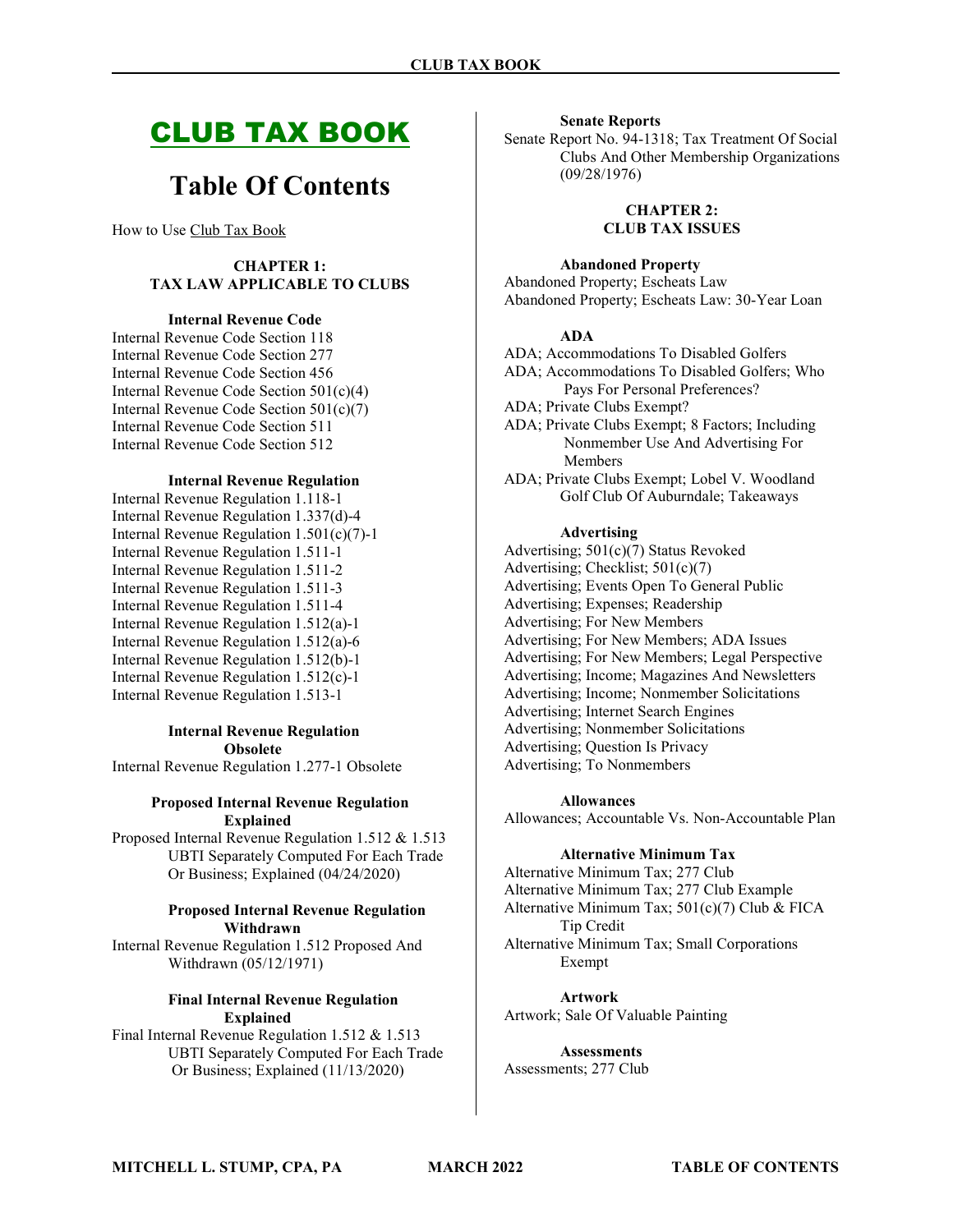### Automobiles

Automobiles; Club Policies

#### Awards

Awards; Achievement Clarifications Awards; Exceptional Productivity Awards; Length-Of-Service Awards; Safety Achievement

### Barter Transactions

Barter Transactions Barter Transactions; Free Golfing Privileges Barter Transactions; Free Golfing Privileges; Back Pay

Barter Transactions; Ranger Services For Golf Privileges

#### Building Lots

Building Lots; Use In Club Operations

#### Caddies

Caddies; Employment Classification Issues Caddies; Expenses Of Independent Contractors Caddies; Payment Method Caddies; Payroll Taxes Caddies; The Garden City Golf Club; What Not To Do Caddies; Worker's Compensation

#### Capital Assessment

Capital Assessment; 277 Club Capital Assessment; 277 Club; Article By Gary Porter Capital Assessment; 277 Club; Failure To Designate Capital Assessment; 277 Club; Investment Motive Required? Capital Assessment; 277 Club; New Member Investment Motive Required?

Capital Assessment; Replacement Reserves

### Casualty Loss

Casualty Loss Restoration; Capital Expenditures

#### **Catering**

Catering; Nontraditional Income Catering; Off Premises

Change Year End Change Year End

#### Charitable Set Aside

Charitable Set Aside; Fund Raiser Charitable Set Aside; Gift Of Stock Charitable Set Aside; Interest Income Charitable Set Aside; Proposed & Withdrawn Regulations

Charitable Set Aside; Reduces Taxable Income

#### **Charity**

Charity; Auctions; Disclosures Charity; Balls Charity; Certificates; Quid Pro Quo Disclosures Charity; Certificates; Tax Deductions Charity; Club Collecting On Behalf Of; Agency Relationship Charity; Club Scholarship Programs Charity; Clubhouse; Historic Preservation Charity; Clubhouse Facade Charity; Conservation Easement; Exclusive Test Charity; Conservation Easement; Golf Course Value Charity; Conservation Easement; Qualifies For Reinvestment Charity; Conservation Easement; Real Estate Tax Savings Charity; Donations; State Mandated From Bingo Proceeds Charity; Golf/Tennis Tournament Charity; Golf Tournament; Who Pays? Charity; Member Directing Club To Make Payment On Member's Behalf Charity; Lease Of Equipment For Golf Course Charity; Restoring Club's Historic Building Charity; Setting Up 501(c)(3) Charity; Setting Up 501(c)(3); Article; Employer - Related Tax-Exempt Scholarship Funds Charity; Setting Up 501(c)(3); Club Scholarship Programs; % Test Failed Charity; Setting Up 501(c)(3); For Club Employer - Related Educational Grants Charity; Setting Up 501(c)(3); Employer-Related Scholarship Awards Not Taxable Charity; Setting Up 501(c)(3); Funding Club Activity and Amenity Charity; Setting Up 501(c)(3); Funneled Millions To Eating Clubs To Pay For Social Facilities **Checklists** 

Checklists; 2018 Tax Law Changes

Checklists; 501(c)(7); Advertising

Checklists; 501(c)(7); Disposition Of Club Asset Checklists;  $501(c)(7)$ ; FIN 48

Checklists; 501(c)(7); Form 990; Mistakes..Update

- Checklists; 501(c)(7) Form 1024; Preparation For Tax-Exempt Status
- Checklists; 501(c)(7); IRS Audit Preparation
- Checklists; 501(c)(7); Nontraditional Income
- Checklists; 501(c)(7); Privacy; Tax Related Checklists; 501(c)(7); Recording Of Income For

 Tax Purposes Checklists; 501(c)(7); Revenue Procedure 71-17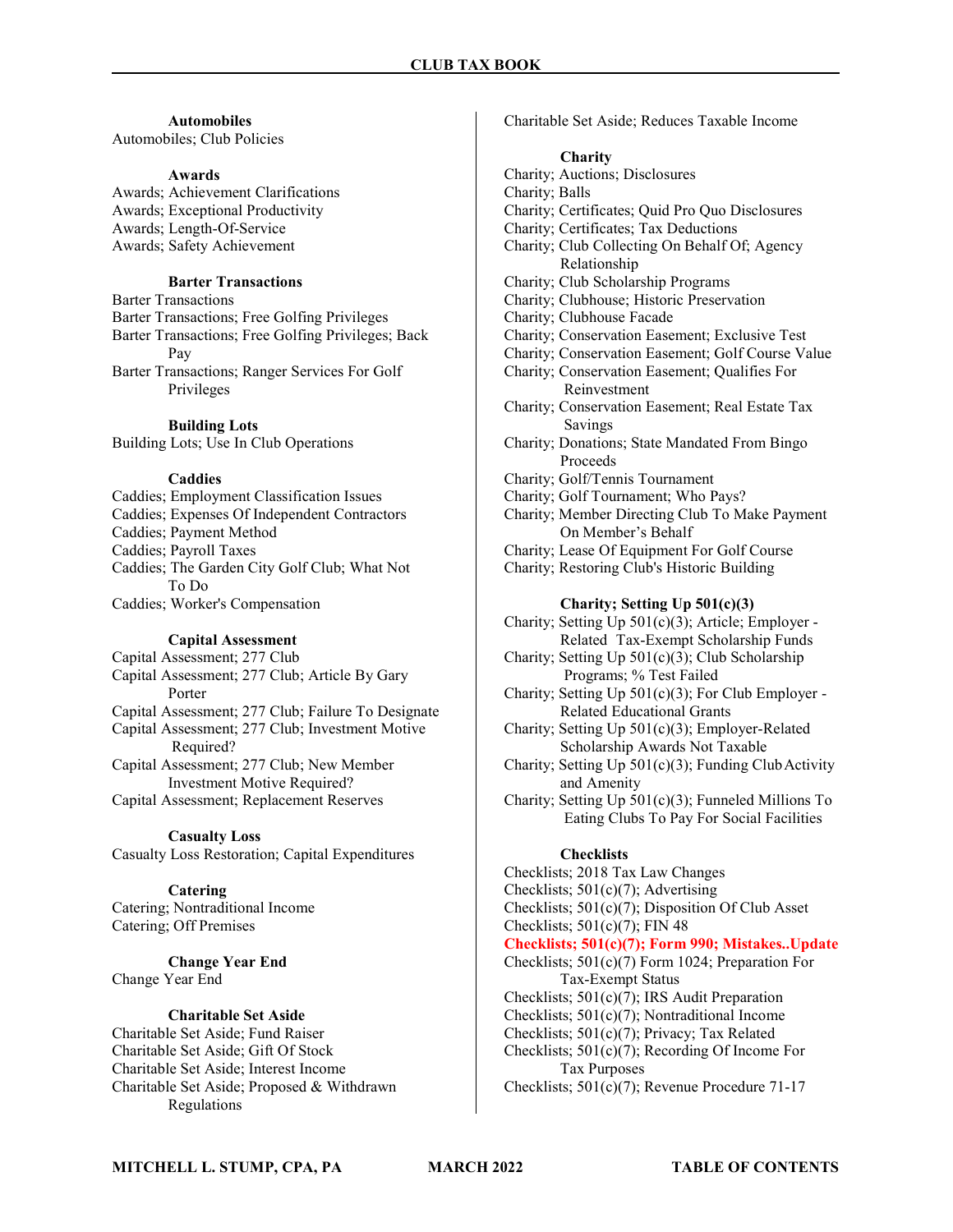Checklists; 501(c)(7); Section 277; Taxable Comparison Checklists; 501(c)(7); Tax Issues Found In Operations Checklists; 501(c)(7); Web Site Checklists; Audit Committee Activity Checklists; Board Tax Resolutions Checklists; Club Executive; Year End Compensation Planning Checklists; Employee Vs. Independent Contractor Checklists; Exempt Status; Times To Be 501(c)(7) Checklists; Growing Your Club Checklists; Member Vs. Nonmember Decision Making Checklists; Tipping Policy; Bag Staff Checklists; Tipping Policy; "Voluntary Gratuity" Vs. "Mandatory Service Charge; Wage & Hour Checklists; Year End Reporting Requirement

Club Related Associations & Newsletters Club Related Associations & Newsletters

### Corporate Checks

Corporate Checks; 501(c)(7) Corporate Checks; Bad Facts = Nonmember Income Corporate Checks; For Dues; Tax Free Fringe Benefit

#### Corporate Contribution

Corporate Contribution To 501(c)(7) Club

### Corporate Members

Corporate Members; 277 Taxable Clubs Corporate Members; 501(c)(7) Corporate Members; Living Trusts Corporate Members; LLC's; Single Member

### Corporate Sponsored Members

Corporate Sponsored Members

#### COVID-19

COVID-19; Employee Retention Credit; Explained COVID-19; Employee Retention Credit; Include In Gross Income Vs. Reduce Payroll Expense COVID-19; Employee Retention Credit; Reduce Payroll Expenses

#### Credit Cards

Credit Cards; Checkout Fee Now Allowed In Some **States** Credit Cards; Nonmembers; General Public Credit Cards; Nonmembers; Nonmember Income Credit Cards; Paying Vendors; Rebate Member Related? Credit Cards; Surcharge Added Credit Cards; Used For Dues

### De Minimis

De Minimis; Defined De Minimis; Example

#### Debt Cancellation

Debt Cancellation: Another Analysis Debt Cancellation; Bankrupt Club Debt Cancellation; Deadbeats Debt Cancellation; Insolvent But Not Bankrupt Club Debt Cancellation; Not Insolvent Club

### Deferred Compensation

Deferred Compensation; 457; IRS Manual Exam Guidelines Deferred Compensation; 457(b) & 457(f) Deferred Compensation; 457(b) & 457(f) Differences Deferred Compensation; 457(b) Unforeseeable Emergency Deferred Compensation; 457(f) Applied To  $501(c)(7)'s$ Deferred Compensation; 457(f); Substantial Risk Of Forfeiture Deferred Compensation; Filings Required Deferred Compensation; F/S Disclosure Deferred Compensation; Investment Gains Deferred Compensation; Investment Income Deferred Compensation; Rabbi Trust Deferred Compensation; Transfers Deferred Compensation; W-2 Reporting

### Dependent Care

Dependent Care; Provider ID and Certification

#### Depreciation

Depreciation; 15 Year Improvements Depreciation; Allowed Or Allowable; 501(c)(7) Depreciation; Allowed Or Allowable For Former 501(c)(7) Depreciation; A M T Life Election Depreciation; Bunkers Depreciation; Cost Segregation Depreciation; Cost Segregation Study Depreciation; Deduct Vs. Capitalize & Depreciate Depreciation; Fairways Depreciation; Golf Course Items Expected Life Cycle Depreciation; Greens; Modern Depreciation; Greens; "Push-Up" Depreciation; Greens & Tees Depreciation; Greens & Tees; Design Fees Depreciation; Landscaping; Adjacent To Buildings Depreciation; Lives Depreciation; Marina's Depreciation; Redesigning Course Depreciation; Restaurant Equipment Depreciation; Roughs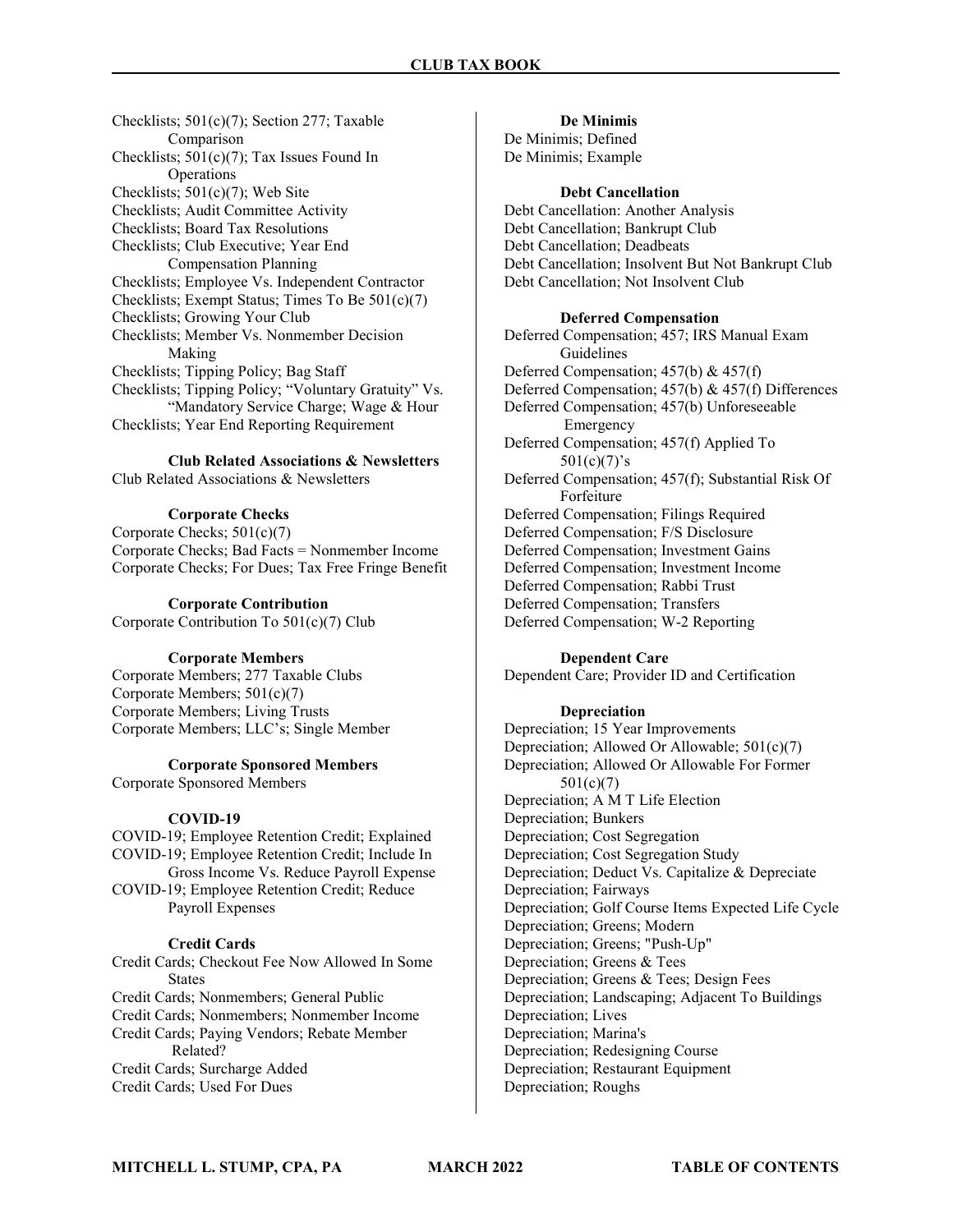Depreciation; Smallwares; China, Glassware, Etc.; Start-up Vs. Replacements Depreciation; Underground Watering System

#### Developer

Developer; Cost Allocations Developer; Cost Allocations; No Retention Of Ownership Rights Developer; Cost Allocations; Retention Of Ownership Rights Developer; Donates Club To Charity Developer; Funding Cash Operating Deficit Spending Developer; Settlement Proceeds Developer; Settlement Proceeds; Construction Defects

#### **Disability**

Disability; Disabled Access Tax Credit Disability; Single Rider Golf Cart; Tax Credit

#### Disaster Relief

Disaster Relief; 2017 "Employee Retention Tax Credit" Disaster Relief Fund; Club Acting As Facilitator

### Disclosure Requirements

Disclosure Requirements; Form 990 Disclosure Requirements; Form 990; Contributor Names Disclosure Requirements; Form 990; Executive Comp.

### Disclosure Requirements; Form 990; GM

 Compensation ………………...…….Insert Disclosure Requirements; Form 990; Five Highest Compensated

Discounts To Club Stockholders Discounts To Club Stockholders; Taxable Dividends

#### **Discrimination**

Discrimination

### Disposition

Disposition; 99-Year Lease Qualified Reinvestment Disposition; 501(c)(7); Destruction, Theft, Seizure, Requisition, Condemnation Disposition; 501(c)(7); Examples Of "Used Directly" Disposition; 501(c)(7); Gain Calculation Disposition; 501(c)(7) Non Recognition Of Gain; Proposed & Withdrawn Regulations Disposition; Building Lots Disposition; Club Asset; Checklist; 501(c)(7) Disposition; Concepts Illustrated Disposition; Conservation Easement Disposition; Conservation Easement; Proceeds Reinvested

Disposition; Diminished Use Disposition; Easement Disposition; Final Sale In Dissolving 501(c)(7) Club Disposition; Homesites Disposition; Land Not Used For Club Purposes Disposition; Land Not Used Properly After Purchase Disposition; Leasehold Property Disposition; Like-Kind Exchange Disposition; Option Granted Disposition; Painting Disposition; Prior Debt Payoff Not Reinvestment Disposition; Prior Debt Qualified Reinvestment If Timely Disposition; Self-Constructed Asset; Labor Disposition; Statement Disposition; Subdividing Land To Sell Disposition; Timber Sales Disposition; Time To Replace Disposition; Type Of Property For Replacement Disposition; Unwanted Land Had To Be Purchased Disposition; Used For Employees; Sod Farm; Buffer Zone Disposition; View Disposition; Water Basin Disposition; What Not To Do Disposition; When Gain Reported?

Dividend Received Deduction

Dividend Received Deduction

Document Retention Document Retention And Destruction Policy

#### Dues Billings

Dues Billings; Disclosure Dues Billings; Disclosure; Form 990; Part V Dues Billings; Disclosure; Fund-Raising Events Dues Billings; Disclosure; Nondeductible Contributions Dues Billings; Disclosure; Penalty For Failure To Comply Dues Billings; Disclosure; Statement Alternatives Dues Billings; Is This A Solicitation Of Contributions Dues Billings; Memo Billing

Dues Collected By POA Dues Collected By POA

DuPont Imprelis Settlement DuPont Imprelis Settlement; Involuntary Conversion

Educational Scholarship Foundation Educational Scholarship Foundation; Club Employees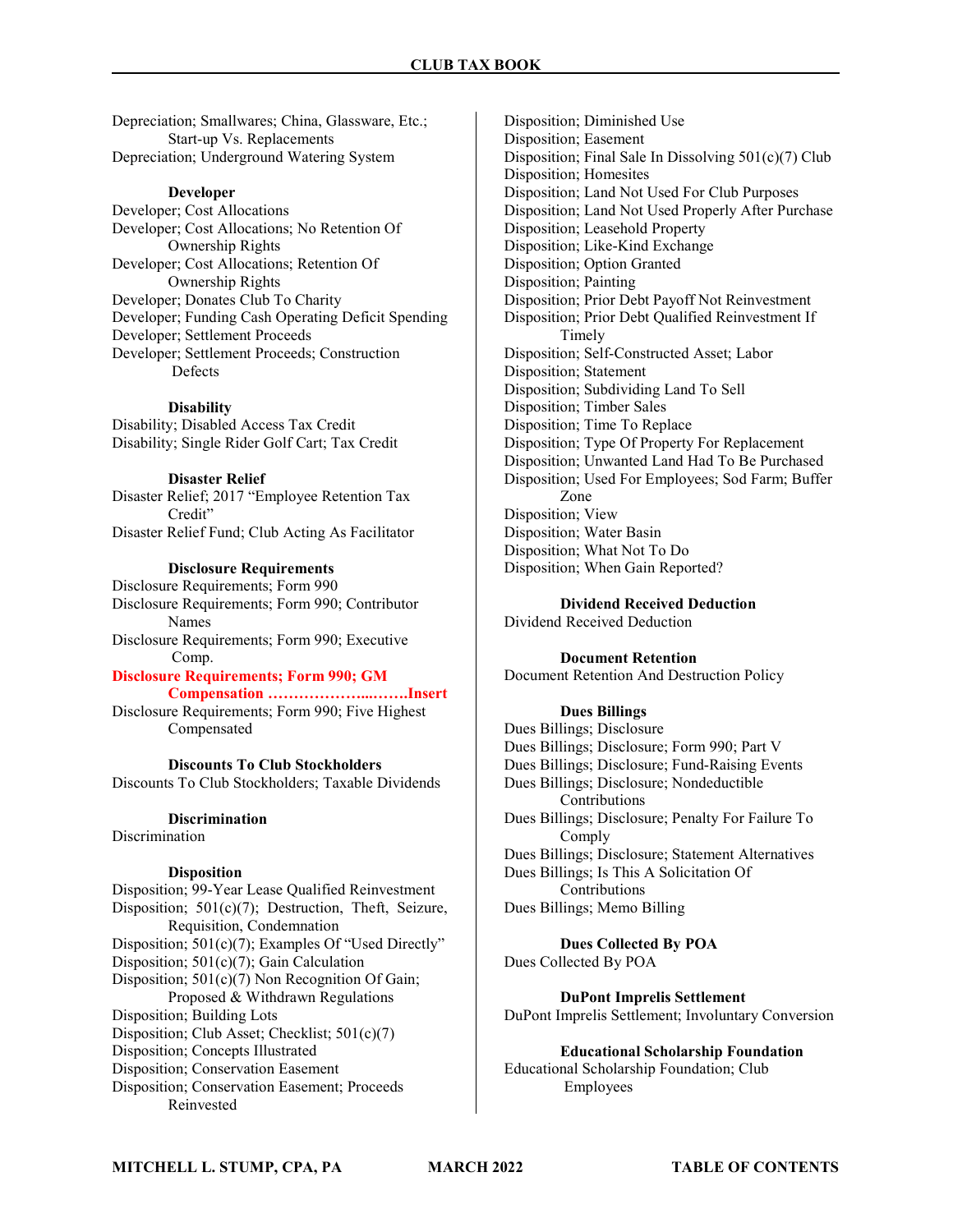#### Electric Vehicle Charging Stations

Electric Vehicle Charging Stations; Nontraditional Activity? Electric Vehicle Charging Stations; Tax Credit

Electronic Media Electronic Media; Tax Rulings Specific To?

E-Mails E-Mails; Footnote Suggested

### Employee Leasing

Employee Leasing; 457 Plans Employee Leasing; PEO's; FICA Tip Credit; Who Gets It? Employee Leasing; PEO's; Form 990 Errors Causing IRS Audits

#### Equity Club

Equity Club; Defined Equity Club; Refundable Or Non Refundable

#### Exempt Status

Exempt Status; 337 Gain Avoided Exempt Status; 337 Gain; Discussed Exempt Status; 337 Tax Upon Obtaining Exempt Status; Administer & Enforce Covenants Exempt Status; Administer & Enforce Covenants; Loss Of Tax Status Exempt Status; Copy Of 501(c)(7) Application Request Exempt Status; Developer Controlled Exempt Status; Effective Date Exempt Status; Failure To Be Member Controlled Exempt Status; Fire, Security & Trash Collection Exempt Status; Homeowners Association Exempt Status; IRS Disclosure; Letters Exempt Status; Loss Of Exemption; Corporate Members Exempt Status; Loss Of Exemption; Recordkeeping Failure Exempt Status; Loss Of Exemption Due To Activities Exempt Status; Maintaining Residential Streets Exempt Status; Poor Economic Conditions Exempt Status; Self Termination Exempt Status; Terminating Or Merging Exempt Status; Times To Be 501(c)(7); Checklist Exempt Status; Trap Shooting Club Exempt Status; Void Of Commingling Exempt Status; Voluntary Surrender; NFL Comparison Exempt Status; Voluntary Surrender - Reorganization Exempt Status; What To Consider

Exempt Status; Why Revoked

#### Exempt Status; Revocation

Exempt Status; Revocation; Delinquent Form 1120 Required Exempt Status; Revocation; Depreciation Exempt Status; Revocation; Nonmember Loss Carryovers; Not Allowed Exempt Status; Revocation; Retroactive; 1<sup>st</sup> Day Of Earliest Open Year Exempt Status; Revocation; Retroactive; Potential Tax Issues Exempt Status; Revocation; Tax Consequences

### Expense Allocation

Expense Allocation; 2018 Changes Interpreted Expense Allocation; Acceptable Methods Expense Allocation; AICPA Comments To IRS Expense Allocation; Cost Of Goods Sold; Labor Expense Allocation; COVID-19; Employee Retention Credit; Reduce Payroll **Expenses** Expense Allocation; Golf Rounds Expense Allocation; Gross To Gross Expense Allocation; IRS Examples Expense Allocation; IRS Method Based Upon 24 Hrs Expense Allocation; "Reasonable" To Be Modified? Expense Allocation; Section 277 Club

#### Expense Allowances

Expense Allowances

### Expenses Disallowed

Expenses Disallowed; 2018 AICPA Request For Guidance

Expenses Disallowed; Meals; Employer-Provided; AICPA Questions

Expenses Disallowed; Recreational And Social Activities; Employer-Hosted; AICPA **Ouestions** 

Expenses Disallowed; Snacks; Employer-Provided; AICPA Questions

### Fair Labor Standards Act

Fair Labor Standards Act; Checklist

#### Fee

Fee; Bringing In New Member Fee; Bringing In New Member; Not Inurement Fee; Bringing In New Member; Services

#### F I C A Tip Credit

F I C A Tip Credit F I C A Tip Credit; AMT Reduced F I C A Tip Credit; Professional Employer Organization (PEO); Who Gets It? F I C A Tip Credit; Unreported Tips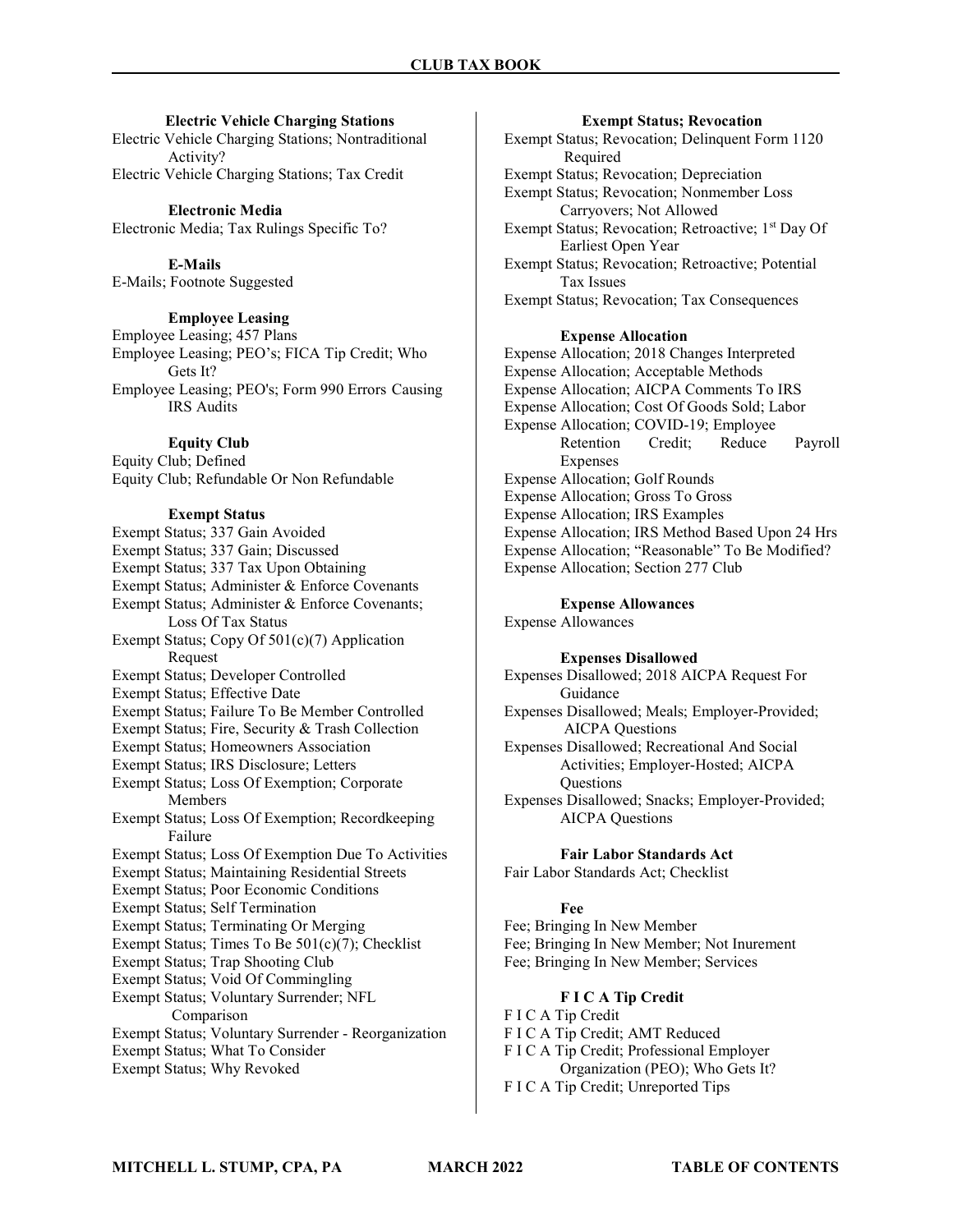#### **FIN 48**

FIN 48; Checklist; 501(c)(7) FIN 48; Form 990; IRS Disclosure

#### Foreign Employees

Foreign Employees; H-2B Temporary Work Visa Program

### Foreign Member

Foreign Member; Reduced Withholding Foreign Member; Reduced Withholding; Increased To 15% Foreign Member; Withholding Required

#### Form 990

Form 990 Form 990; \$50,000 Penalty For Failure To File

### …………………………………..….Update Form 990; Application Pending For 501(c)(7) Status

Form 990; Club Asset Sale; Electing To Defer Gain Form 990; Club Membership Dues Income Reporting Form 990; Conflict Of Interest Policy Form 990; Disclosure Of GM Compensation

 ………………………………….……Insert Form 990; PEO's; Causing IRS Audits Form 990; Failures; Public Use Gross Receipts Form 990; Failures; Solicitation Statement Form 990; Part VI; Governance. Management & Disclosure Form 990; Penalty Regime Revision Coming Form 990; Publicly Disclosed On IRS Website And On www.GuideStar.org ........Update Form 990; Sample ……………………….…Update

Form 990; Volunteers; # Listed On Line 6

#### Form 990-T

Form 990-T; Capital Losses; Forgo Carryback? Form 990-T; Fuel Tax Credit Addback Form 990-T; Investment Income Expenses Form 990-T; Negative Deduction; Nonmember Loss Limitations Form 990-T; Nonmember Loss Carryovers; Not Allowed Form 990-T; Return

#### Form 1024

Form 1024; Preparation; Checklist; 501(c)(7)

### Form 1099-B

Form 1099-B Form 1099-B; Must Now Report Tax Basis Form 1099-B; What Is Included In Basis?

### Form 1099-MISC

Form 1099-MISC Form 1099-MISC; \$600 Or More

Form 1099-MISC; Avoid Private Inurement Form 1099-MISC; Box 3 Or Box 7? Form 1099-MISC; Golf Tournament Prizes Form 1099-MISC; Penalty For Not Filing Form 1099-MISC; Pro Shop Merchandise Sales Form 1099-MISC; Reduction Of Dues; Reportable Form 1099-MISC; Services Rendered; Avoid Private Inurement Form 1099-MISC; Vs. W-2G For Winnings Form 1099-MISC; Who Receives

#### Form 1099-NEC

Form 1099-NEC; Accountant Payments Form 1099-NEC; Attorney Payments Form 1099-NEC; Corporate (Including LLC) Payments Form 1099-NEC; Member Referral Payments Form 1099-NEC; New For 2020 Payments Form 1099-NEC; Nonemployee Payments

### Form 3949-A

Form 3949-A; Theft; Fraud; Embezzlement

#### Form W-2

Form W-2; Employer-Sponsored Health Coverage Form W-2; Moving Expenses; 2017 And Before Form W-2; Moving Expenses; 2018-2025 Form W-2; Supplemental Wage (Bonus) Withholding

#### Form W-9

Form W-9; Request For Identification Number

#### Form W-11

Form W-11; Hiring Incentives To Restore Employment (HIRE) Act Employee Affidavit

#### Founder Member

Founder Member; Contribution Deemed Capital Founder Member; Free Dues; Inurement & 501(c)(7)

#### Free Dues

Free Dues; Free Golf; Free Anything; Taxable

Free Membership Free Membership; Retired Employee

### Fringe Benefit

(see also Chapter 4) Fringe Benefit Fringe Benefit; Cell Phones Fringe Benefit; Dependent Care Fringe Benefit; Transportation Expenses; 2018 And Thereafter Fringe Benefit; Use Of Club Facilities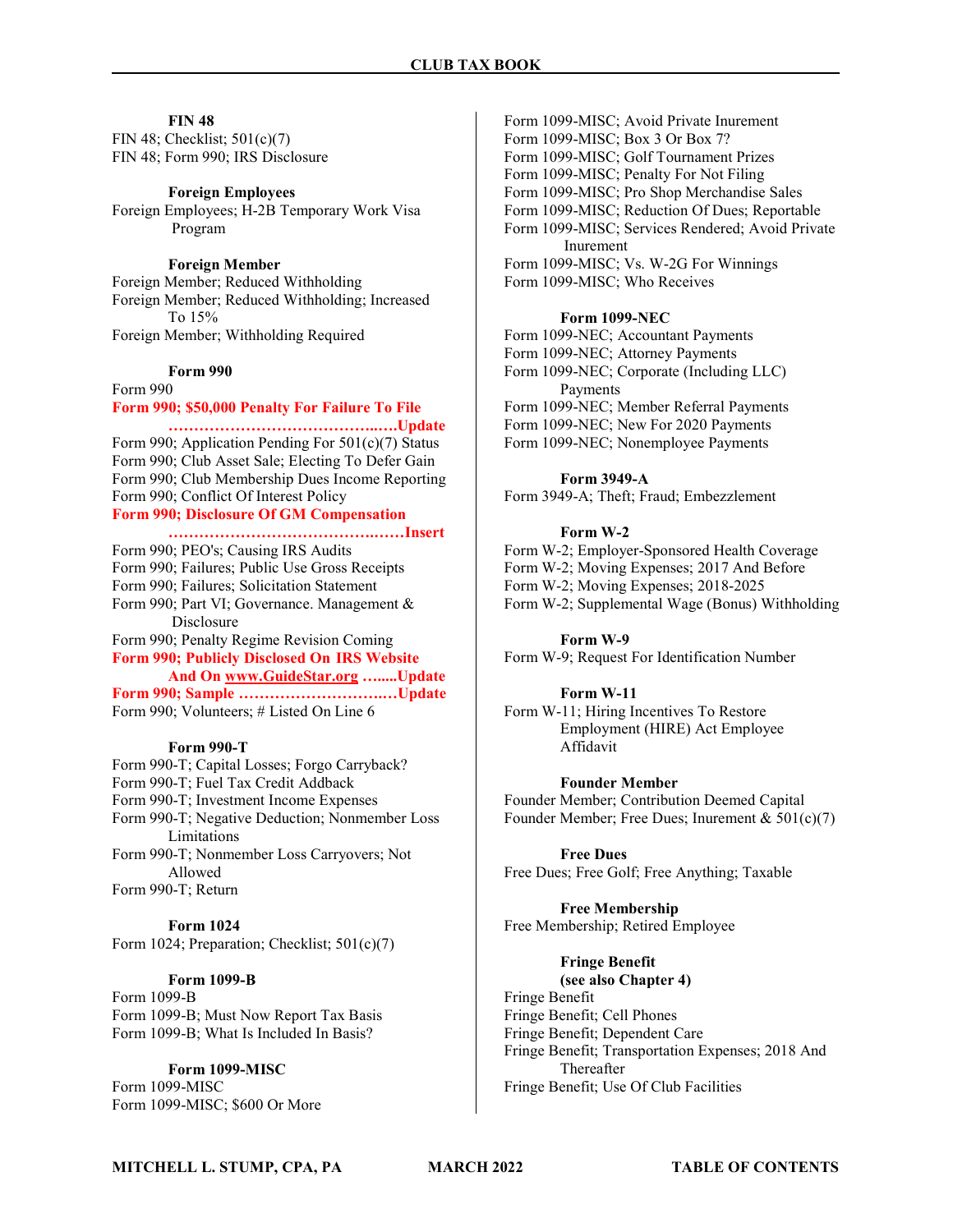### Fuel Tax Credit

Fuel Tax Credit Fuel Tax Credit; Clear Diesel Fuel Tax Credit; State Tax Credit

### Gaming

Gaming Gaming; Bingo Proceeds To Charity Gaming; IRS Examination Guidelines Gaming; Member Raffle Gaming; Response To IRS Audit Checksheets Gaming; W-2G Requirements

### Gaming; 501(c)(7)

Gaming;  $501(c)(7)$ ; Bingo Gaming; 501(c)(7); Bona Fide Guests Defined Gaming;  $501(c)(7)$ ; Defined Gaming; 501(c)(7); Gambling By Clubs Gaming; 501(c)(7); Nonmember Gross Receipts Gaming; 501(c)(7); Publication 3079 Gaming; 501(c)(7); Wagers; Excise Tax; No Gaming; 501(c)(7); Wagers; Excise Tax; Rate Gaming; 501(c)(7); Wagers; Excise Tax; Yes

Gasoline Sales To Members Gasoline Sales To Members

General Public General Public; Open To

Gift Cards

Gift Cards Gift Cards; Equivalent To Cash

Gift Certificates Gift Certificates; Escheat Laws

### Gifts To Club

Gifts To Club; \$15,000 Exempt Gifts To Club; Appreciated Stock Gifts To Club; Club Deemed A Single Entity Gifts To Club; Crowdfunding Gifts To Club; Deemed Gifts To Members Gifts To Club; IRS Guidance Confusing Gifts To Club; Membership Gifts To Club; Natural Disaster Relief

Golf And Tennis Pros Golf And Tennis Pros; Employees Of Clubs

Golf Associations Golf Associations; Men's And Women's

Golf Car Golf Car; Disabled Access Credit Golf Car; Electric Vehicle Credit

Golf Facilities Golf Facilities; 501(c)(3)'s Golf Facilities; 501(c)(3)'s; Golf As A Life Skill

#### Golf Pro

Golf Pro; Assistants Teaching; Overtime Golf Pro; Assistants Volunteer Time Golf Pro; Assistants Working Shop And Giving Lessons Golf Pro; Contractor Vs. Employee Golf Pro; Golf Shop Golf Pro; Golf Shop; Contrary Position Golf Pro; Independent Contractor Golf Pro; PGA Of America Wage & Hour Manual

#### Grants

Grants; Disaster Relief Funds For Employees Grants; Government Grants; Water Conversation

Greens Greens; Maintenance

Guest Guest; Unaccompanied; Member Income

Guest Cards Guest Cards; UBIT

GuideStar.org GuideStar.org GuideStar.org Or IRS Website ……...……...Insert

HIRE Act HIRE Act; Form W-11

Holiday Fund Holiday Fund Holiday Fund; Federal Withholding

Home Owner Home Owner; Automatic Membership

Honorary Member Honorary Member; Free Dues

Housing Housing; Convenience Of Employer

Independent Contractor Independent Contractor; And Employee Both? Independent Contractor; Department Of Labor; New Rules Independent Contractor; Employee Status Independent Contractor; I R S Changes Position

MITCHELL L. STUMP, CPA, PA MARCH 2022 TABLE OF CONTENTS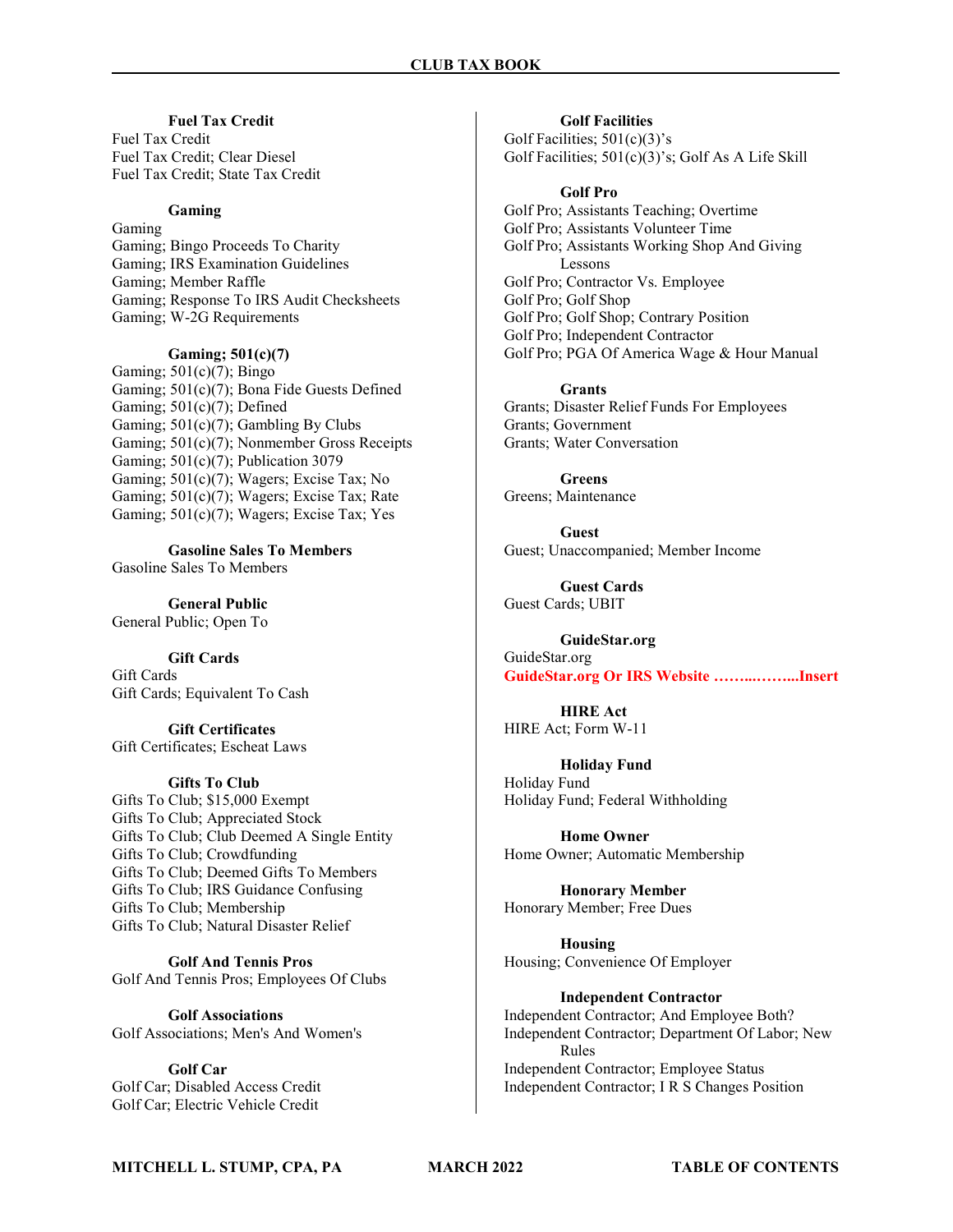Independent Contractor; Massage Therapist / Cosmetologist Independent Contractor; Penalties; For Misclassification Independent Contractor; Penalties; Who Responsible? Independent Contractor; Section 530 Relief Independent Contractor; Wage & Hour Interpretation Independent Contractor; Working For Only One Employer Independent Contractor Vs. Employee; Checklist

#### Initiation Fee

Initiation Fee; Amortization; AICPA Guidance Initiation Fee; Amortization; SEC Guidance Initiation Fee; IRS Guidance

#### Installment Options

Installment Options; Member's Investment Interest Expense Installment Options; To Join

#### Insurance

Insurance; Business Interruption Insurance; Stock Received From Demutualization

#### Interest Charge Loans From Members

Interest Charge Loans From Members

### Interest Free Loans

Interest Free Loans Interest Free Loans; 30-Year Deposits Interest Free Loans; Non-Equity Members

### Interest Income

Interest Income; 277 Clubs Interest Income; 277 Clubs; IRS Position Interest Income; Bond Premium Amortization Interest Income; Capital Improvement Account Interest Income; Excess Amount Determined Interest Income; Installment Payments Interest Income; Member Delinquent Accounts Interest Income; Municipal Bond Interest Interest Income; Offsetting Deductions Interest Income; State Obligations Avoid Tax Interest Income; Taxable Interest Income; Taxable; Plus Penalties If Not Reported

#### Interest Set Aside

Interest Set Aside; If Not Charitable, U B I T

#### Internet

Internet; Tax Rulings Specific To? Internet; World Wide Web

#### Inurement

Inurement; Discounted Dues For 501(c)(7) Shareholders Inurement; Fee; Bringing In New Member; Form 1099-MISC Inurement; IRS Examination Guidelines Inurement; Prohibition By 501(c)(7)'s Inurement; Refund Of Dues Previously Paid Inurement; Revenue Procedure 71-17; Relevance

### Investment Income

Investment Income; 277 Taxable; Capital Losses Investment Income; 501(c)(7); Capital Losses Investment Income;  $501(c)(7)$  Exceeding  $15\%/35\%$ Limit Investment Income; Carbon Dioxide Offset Credits Investment Income; Eliminating Capital Losses; Amortize Bond Premiums

#### Investment Tax Credit

Investment Tax Credit; Allocation Required

### IRA's

IRA's Direct Contribution

#### IRS

IRS; 501(c)(7) Audit Checksheets And Instructions IRS; 501(c)(7); Private Letter Ruling Request; \$38,000? ……………..…………….Update

- IRS; Audit Preparation; Checklist; 501(c)(7)
- IRS; Examination Emphasis; 501(c)(7); 2020
- IRS; Examining Process; 501(c)(7)

### IRS Training Material

IRS '78 Training Material IRS '80 Training Material IRS '82 Training Material IRS '84 Training Material IRS '85 Training Material IRS '90 Training Material IRS '91 Training Material IRS '92 Training Material IRS '94 Training Material IRS '95 Training Material IRS '96 Training Material IRS '99 Handbook On Social And Recreational Clubs IRS '02 Exempt Organization CPE Text IRS '02 Training Material

Late Payment Charge Late Payment Charge

Leased Space In Clubhouse Leased Space In Clubhouse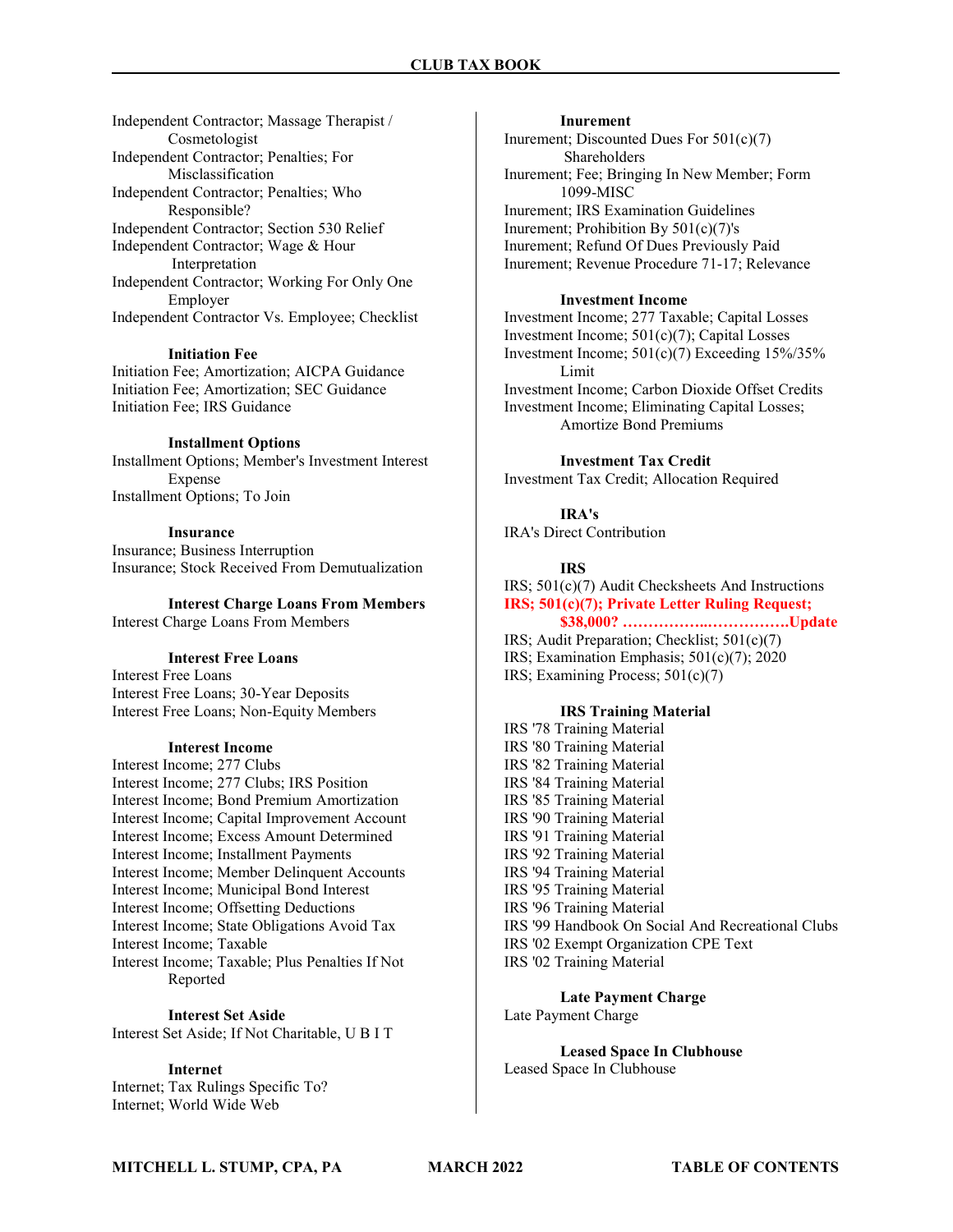Leasing Leasing; Lease Vs. Buy

Leasing Of Lots; To Members Leasing Of Lots; To Members

#### Liquidation Of 501(c)(7) Club

Liquidation Of 501(c)(7) Club; Assets Sold Taxable Liquidation Of 501(c)(7) Club; Basis Of Assets Liquidation Of 501(c)(7) Club; Depreciation Not Considered? Liquidation Of 501(c)(7) Club; Exam By IRS In Progress Liquidation Of 501(c)(7) Club; Taxable Event; IRS Revokes Previous Ruling

Liquidation Of Club Assets Liquidation Of Club Assets

Lobbying & Political Activities Lobbying & Political Activities; Loss Of 501(c)(7) Status

Logos And Trademarks Logos And Trademarks; Licensing Agreement

Management Agreement Management Agreement; 501(c)(7) Status

Mandatory Service Charges Mandatory Service Charges; FICA

> Marketing (See also Chapter 6)

Marketing

#### Marketing Incentives

Marketing Incentives Marketing Incentives; Dues Refunded Marketing Incentives; Payments To Members

Marketing Options Marketing Options; Converting Nonmembers To Members

#### Meals

Meals; Employee Expense Deductions; 2017 And Before Meals; Employee Expense Deductions; 2018-2025 Meals; Employee Expense Deductions; 2018-2025; Second Opinion Meals; Employee Meal Delivery Options Meals; Employee Required To Pay; How To Report Meals; Limitation Of Deduction Meals; Limitation Of Deduction; Suspended For Club Restaurants

#### Member Deposits

Member Deposits; Bankrupt Club; Forgiveness Of Debt Income To The Club Member Deposits; Bankrupt Club; Member Nonbusiness Bad Debt

#### Member Income

Member Income; Condo Sales To Members Member Income; Employer Pays Member Income; Employer Reimburses Member Member Income; Former Employer Pays Member Income; Outsourcing; Food And Beverage Member Income; Outsourcing; Golf Shop Member Income; Partnership Vs. Employer Member Income; Spouse Of Member Member Income; Volunteer Board Member Of Charity

#### Member Loans

Member Loans; Bankrupt Club; Bad Debt; Business Vs. Nonbusiness

Member Loans; Bankrupt Club; Forgiveness Of Debt Income To The Club

### Member Transaction

Member Transaction; Tour Package; Nonmember Income

#### Member Vs. Nonmember

Member Vs. Nonmember; Decision Making; Checklist

#### Membership Categories

Membership Categories Membership Categories; Associate Members; Reduced Dues Membership Categories; Benefits Not Comparable With Dues Membership Categories; Commingling Required Membership Categories; Different Dues; Different Rights Membership Categories; Second Class Status Membership Categories; Temporary Members Membership Categories; Unlimited Number

### Membership Deposits

Membership Deposits; Fee Deemed Nontaxable Loan Membership Deposits; Loans Membership Deposits; Refundable

#### Membership Fee

Membership Fee; Capital Contribution Membership Fee; Capital To Section 277 Club Membership Fee; Gross Income Membership Fee; Initial Membership Fee; Loan Vs. Income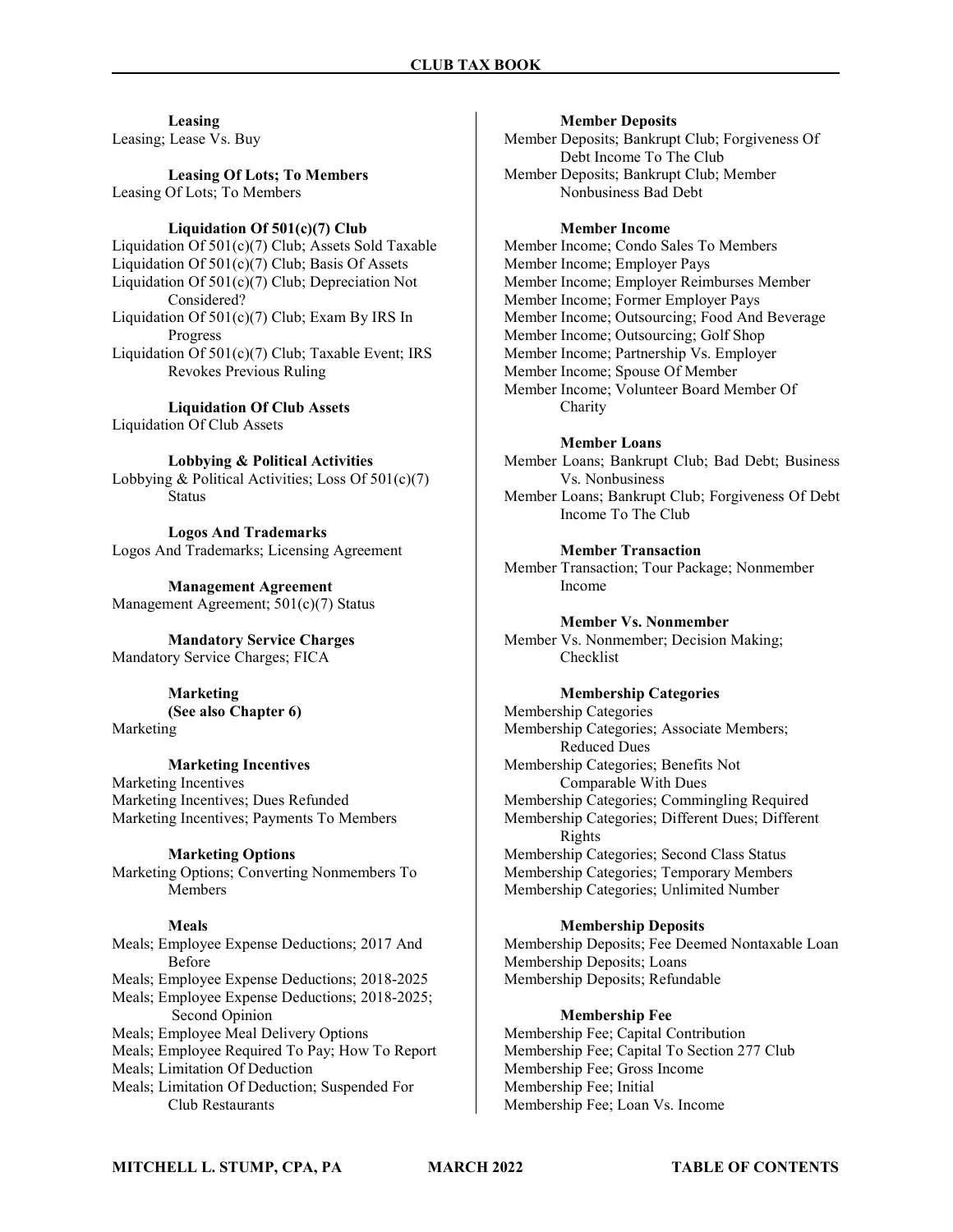Membership Fee; Taxable To Section 277 Club

Membership Redemption

Membership Redemption; Gain Reportable By Member Membership Redemption; Gain To Members Membership Redemption; Initiation Fee Included In Basis Membership Redemption; Loss Not Deducted By Member Membership Redemption; Ordinary Income To Club Membership Redemption; Taxable Gain

Membership Restriction Membership Restriction; Housing Development

Military Differential Pay Military Differential Pay

Mill River Plan Mill River Plan; Pro Shop Arrangement

Minimum Wage Minimum Wage; Tip Credit

Nonmember Gross Receipts Defined Nonmember Gross Receipts Defined

#### Nonmember Income

Nonmember Income; 15% / 35% Limitations Nonmember Income; 2019 IRS Letter To Clubs; 15% Limitation Nonmember Income; Accommodations To Disabled Golfers Nonmember Income; ADA; Single Rider Golf Cart; Complaint Nonmember Income; ADA; Single Rider Golf Cart Requirement Nonmember Income; ADA Compliance Nonmember Income; ADA Issues Nonmember Income; Amateur Event; Separate 501(c)(4) Created Nonmember Income; Dance Open To Public Nonmember Income; EEOC; Tax Related **Questions** Nonmember Income; Form 990 Reporting Required Nonmember Income; Gasoline Sales; Yacht Club Nonmember Income; Gratuitous Payments Nonmember Income; Gratuitous Reimbursement Nonmember Income; Guests Defined Nonmember Income; Guest Pays Nonmember Income; IRS; Reading Form 990 Nonmember Income; Its Effects; Checklist Nonmember Income; Limitation Computation Nonmember Income; List

Nonmember Income; Loss of 501(c)(7) Tax Status Real Nonmember Income; One-Time Event Nonmember Income; Outside Groups Using Club Nonmember Income; Privacy Issues Nonmember Income; Public Accommodation; Single Rider Golf Cart Requirement? Nonmember Income; Reciprocal Arrangements Nonmember Income; Recordkeeping Failure Nonmember Income; Reimbursement Of Expenses Nonmember Income; Reimbursements; Contra Expenses Nonmember Income; Single Rider Golf Cars Nonmember Income; Social Member; No Club Process Nonmember Income; Solicitations; Advertising; Sponsorship; Raffles Nonmember Income; Temporary Use Of Golf Facilities

### Nonmember Income; 501(c)(7); Multiple Trade Or Business

Nonmember Income; 501(c)(7); Multiple Trade Or Business; 2-Digit Code; (71) Not Enough

- Nonmember Income; 501(c)(7); Multiple Trade Or Business; 2-Digit Code; Change?
- Nonmember Income; 501(c)(7); Multiple Trade Or Business; 2-Digit Code; Club Possibilities
- Nonmember Income; 501(c)(7); Multiple Trade Or Business; 2-Digit Code; Function?
- Nonmember Income; 501(c)(7); Multiple Trade Or Business; 2-Digit Code; NAICS; Must Use
- Nonmember Income; 501(c)(7); Multiple Trade Or Business; 2-Digit Code; Nonrecurring Events

Nonmember Income; 501(c)(7); Multiple Trade Or Business; 2-Digit Code; Transition

- Nonmember Income; 501(c)(7); Multiple Trade Or Business; 2-Digit Code; USFRC
- Nonmember Income; 501(c)(7); Multiple Trade Or Business; 2-Digit Code Analysis; Applicable To Clubs
- Nonmember Income; 501(c)(7); Multiple Trade Or Business; 2-Digit Code Analysis; Labor Costs
- Nonmember Income; 501(c)(7); Multiple Trade Or Business; 990-T; (72-Digit Code; (71); Green Fees Only
- Nonmember Income; 501(c)(7); Multiple Trade Or Business; 990-T; Charitable Contribution
- Nonmember Income; 501(c)(7); Multiple Trade Or Business; 990-T; Investment And Preparation Fees
- Nonmember Income; 501(c)(7); Multiple Trade Or Business; 990-T; Investments; 2-Digit Code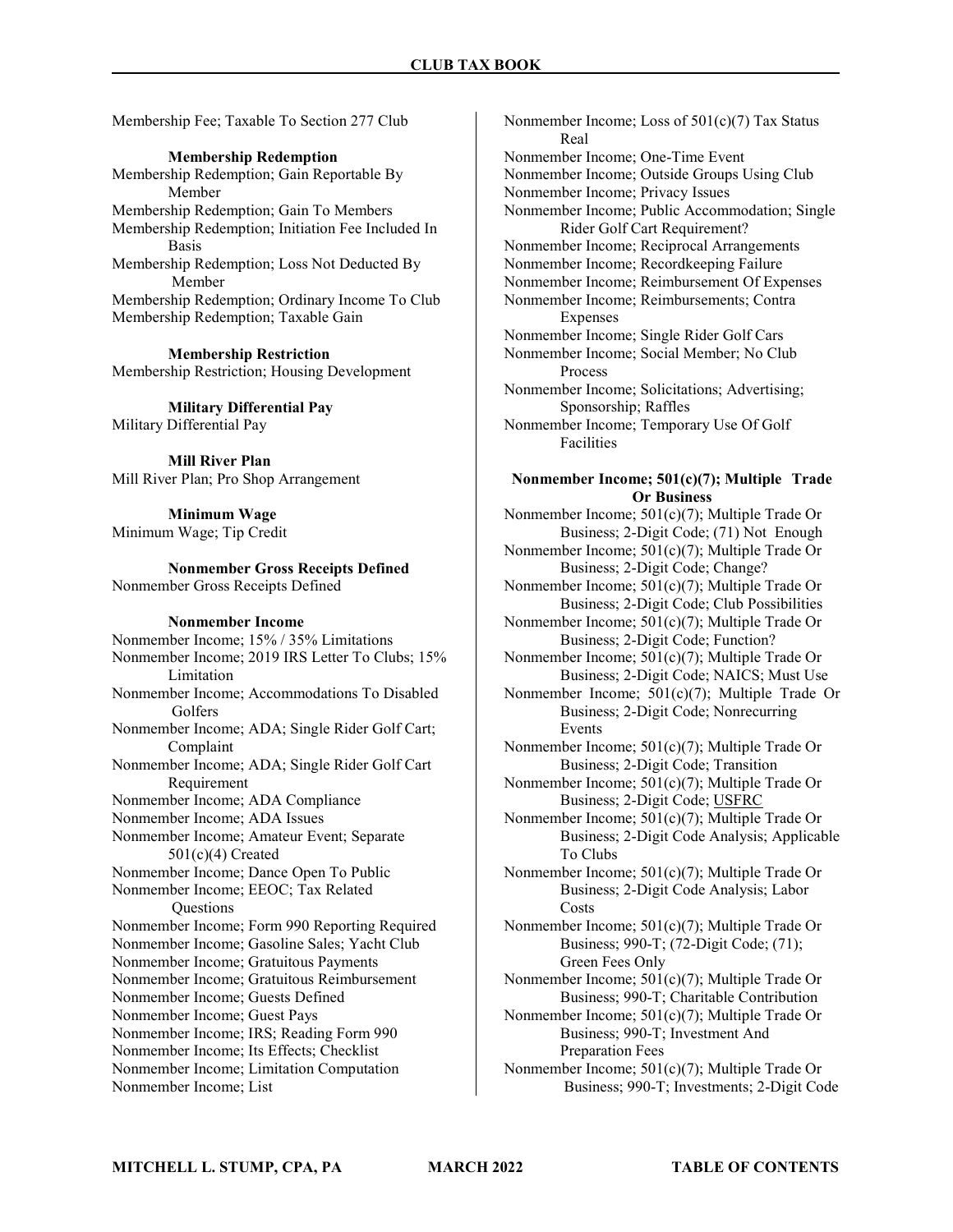Nonmember Income; 501(c)(7); Multiple Trade Or Business; 990-T; Loss Carryovers; If Profit Motive Shown

Nonmember Income; 501(c)(7); Multiple Trade Or Business; 990-T; Loss Carryovers; Lack Of Profit Motive

Nonmember Income; 501(c)(7); Multiple Trade Or Business; 990-T; Loss Carryovers; Lack Of Profit Motive; Rev. Rul. 81-69

Nonmember Income; 501(c)(7); Multiple Trade Or Business; 990-T; No De Minimis Exception

Nonmember Income; 501(c)(7); Multiple Trade Or Business; 990-T; No Waiver Of Penalties

Nonmember Income; 501(c)(7); Multiple Trade Or Business; 990-T; NOL's; If Profit Motive Shown

Nonmember Income; 501(c)(7); Multiple Trade Or Business; 990-T; Preparation Fee; Allocation Required

Nonmember Income; 501(c)(7); Multiple Trade Or Business; 990-T; Set Aside Of Investment Income Still Works

Nonmember Income; 501(c)(7); Multiple Trade Or Business; 990-T; Tax Rate

Nonmember Income; 501(c)(7); Multiple Trade Or Business; Effective Date

Nonmember Income; 501(c)(7); Multiple Trade Or Business; Expenses; Directly Connected; Allocation

Nonmember Income; 501(c)(7); Multiple Trade Or Business; Expenses; Unadjusted Gross-To- Gross; Unreasonable

Nonmember Income; 501(c)(7); Multiple Trade Or Business; Investments; Separate

Nonmember Income; 501(c)(7); Multiple Trade Or Business; Partnerships; Nontraditional

Nonmember Income; 501(c)(7); Multiple Trade Or Business; Separate Silos Now Required

Nonmember Income; 501(c)(7); Multiple Trade Or Business; UBTI; Final Regulations

Nonmember Income; 501(c)(7); Multiple Trade Or Business; UBTI; Proposed Regulations

#### Nonmember Income; Rev. Proc. 71-17

Nonmember Income; Revenue Procedure 71-17 Nonmember Income; Revenue Procedure 71-17; Checklist;  $501(c)(7)$ Nonmember Income; Revenue Procedure 71-17; Enduring Relevance

Nonmember Income; Revenue Procedure 71-17; **Questionnaire** 

- Nonmember Income; Revenue Procedure 71-17; Required By All Private Member Owned Club
- Nonmember Income; Revenue Procedure 71-17; Suggested Questionnaire

#### Nonmember Losses

Nonmember Losses; 277 Offset Of Member Income Nonmember Losses; Carryforward; After Loss Of 501(c)(7)

Nonmember Losses; IRS Questions of 501(c)(7)'s

Nonmember Losses; If Used To Offset Investment Income; Penalty

Nonmember Losses; No Offset To Investment Income

Nonmember Losses; No Profit Motive; 501(c)(7) Nonmember Losses; NOL's; 501(c)(7); No Profit

 Motive Nonmember Losses; NOL's; Carry Into 501(c)(7)

Nonmember Losses; NOL's; Status Of 501(c)(7) Lost

Nonmember Losses; Profit Motivated Rent Nonmember Losses; Single Activity Argument

#### Nonmember Questionnaire

Nonmember Questionnaire Nonmember Questionnaire; E-Mail Usage Nonmember Questionnaire; Required On Holidays? Nonmember Questionnaire; Transmittal Letter

#### Nonmember Sponsor

Nonmember Sponsor Requirement

#### Nontraditional Business Activities

Nontraditional Business Activities Nontraditional Business Activities; \$100,000; Where Did This Number Originate? Nontraditional Business Activities; 5% Calculation;

 Excluding Dues? Nontraditional Business Activities; 5% Limitation

Nontraditional Business Activities; 5%; Where Did This Misconception Originate?

Nontraditional Business Activities; 277 Taxable Club

Nontraditional Business Activities; 501(c)(7)'s; But Members Love This

Nontraditional Business Activities; 501(c)(7)'s; Cases Of Wine

Nontraditional Business Activities; 501(c)(7)'s; Congressionally-Mandated

Nontraditional Business Activities; 501(c)(7)'s; Coronavirus Pandemic Exception

Nontraditional Business Activities; 501(c)(7)'s; Just **Ouit** 

Nontraditional Business Activities; 501(c)(7)'s; Reclassify To Nonmember Related

Nontraditional Business Activities; Checklist; 501(c)(7)

Nontraditional Business Activities; De Minimis; Defined

Nontraditional Business Activities; Gasoline Sales To Members

Nontraditional Business Activities; IRS Focus?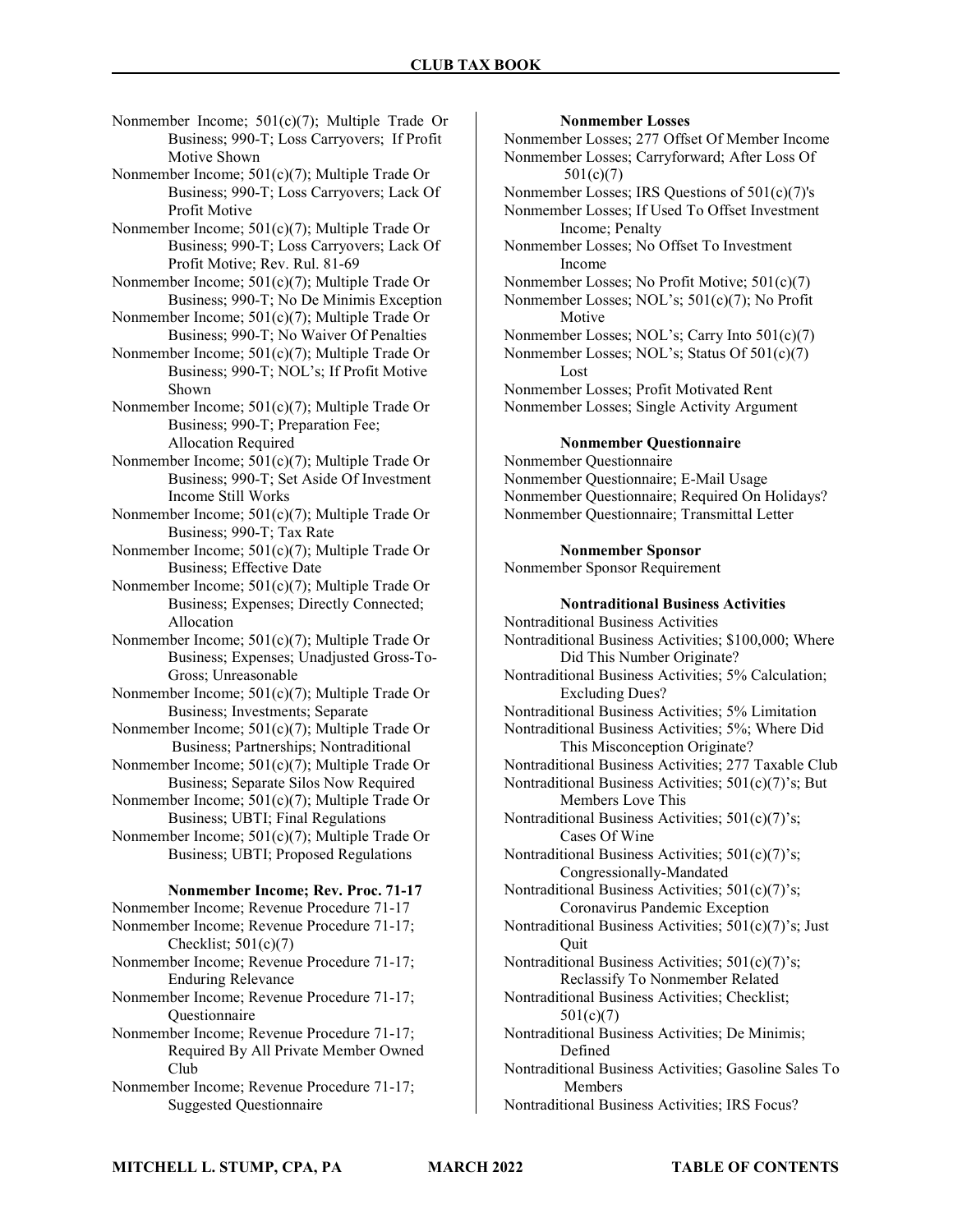Nontraditional Business Activities; Leasing Of Lots Nontraditional Business Activities; Percentages Allowed? Nontraditional Business Activities; Propane Gas Sales To Members Nontraditional Business Activities; RV Storage To Members

Nontraditional Business Activities; Wine And Liquor Sales To Members

Organizational Documents

Organizational Documents

**Outsourcing** Outsourcing; Rent Income; % Member Related

**Overtime** See Chapter 3a

Parking Parking; Employee Fringe Benefit; AICPA **Ouestions** Parking; Employee Fringe Benefit; Notice 2018-99 Parking; UBTI; Employee Fringe Benefit Parking; UBTI; Increase Parking; UBTI; Not Separate Trade Or Business

Parties Of More Than 8 Form Parties Of More Than 8 Forms

Patron Of The Arts

Patron Of The Arts

Payroll Taxes Payroll Taxes; Unpaid; Responsibility?

### Political & Lobbying Activities

Political & Lobbying Activities; 501(c)(7)'s PAC Political & Lobbying Activities; Loss of 501(c)(7) Status? Political & Lobbying Activities; Participation Allowed?

### Prepaid Dues

Prepaid Dues; An Alternative Method Prepaid Dues; Change In Accounting Method Prepaid Dues; Election Prepaid Dues; Late Election

### Privacy

Privacy; Checklist; 501(c)(7) Privacy; Club's Rights Under State Law Privacy; Men's Only Grill; Public Accommodations Deemed Privacy; Tax Issues That May Affect A Challenge Privacy; When Is A Private Club Not A Private Club

### POA

P O A;  $501(c)(4)$ ; Beach Club Operation

P O A;  $501(c)(4)$ ; Does It Qualify

- P O A; 501(c)(4); Does It Quality; Maintaining Exterior Walls And Roofs
- P O A; 501(c)(4); Does It Qualify; Preserves Appearance Of Development
- P O A;  $501(c)(4)$ ; Gated Communities

P O A; 501(c)(4); Private Refuge; Flat Top Lake Association

- P O A; 501(c)(7) Club A Member Of POA
- P O A; Acquiring 501(c)(7) Club In A 368 Merger
- P O A; Assessments For Capital Expenditures

P O A; Electing To Defer Or Refund Excess **Amounts** 

P O A; Member Activity In Sub Deemed Nonmember

- P O A; Membership In A 501(c)(7) Club
- P O A; Membership Payment To Club

Property Tax Property Tax; Valuation Approach; Golf Club

Qualified Plan Qualified Plan; Asset Reversion On Termination

Rebates To Golf Pro's Rebates To Golf Pro's; "Golf Retirement Plus"

### Reciprocal Arrangements

Reciprocal Arrangements Reciprocal Arrangements; Expands Tax Issues At Club Reciprocal Arrangements; IRS Position Unchanged Reciprocal Arrangements; Limitations On Expenses

Record Retention Schedule

Record Retention Schedule

Recording Of Income Recording Of Income; Tax Purposes; Checklist; 501(c)(7)

Reduced Dues And Fees Reduced Dues And Fees

### Rent Income

Rent Income Rent Income; Antenna On Roof Of 501(c)(7) Club Rent Income; Part Of 15/35% Nonmember Limitation Rent Income; Room Rentals; 277 Club Rent Income; Room Rentals; 501(c)(7) Rent Income; Site Fee; Not Trade Or Business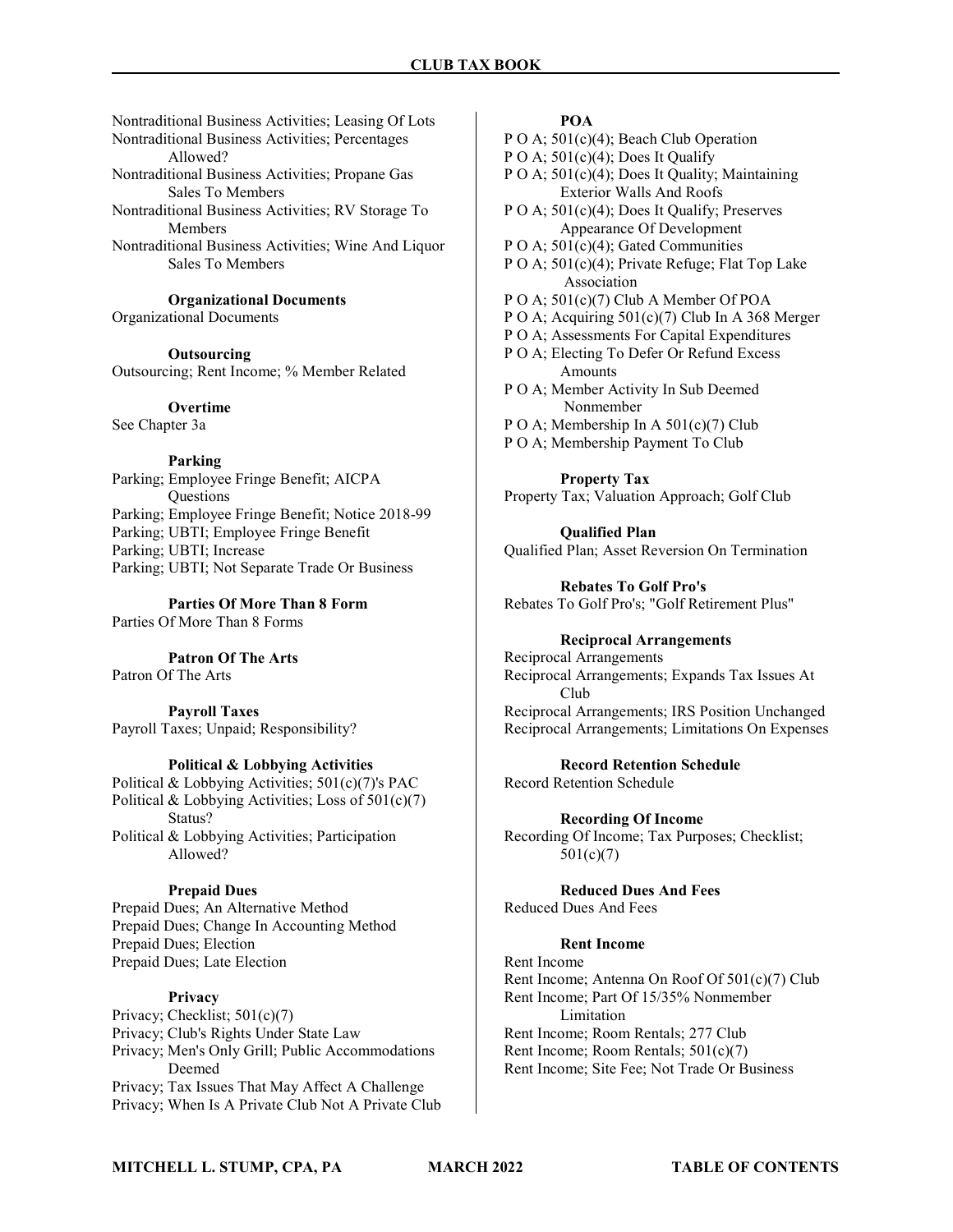Reorganization Reorganization; Continuity Of Interest

Retirement Planning Retirement Planning; 3 Years Of Retirement Catch- Up Retirement Planning; 457 Limits After Year 2001 Retirement Planning; Repeal Of Coordination Rules

Retirement Plans Retirement Plans; 401(k) Retirement Plans; Golf Retirement Plus

Retirement Promise To Pay Retirement Promise To Pay

Retroactive 501(c)(7) Exemption Retroactive 501(c)(7) Exemption Retroactive  $501(c)(7)$  Exemption; Avoiding 337 Tax

S Corporation Equity Certificates S Corporation Equity Certificates Nontaxable

SEC Registration SEC Registration; Club Membership

#### Section 277

Section 277; Accumulated Earnings Tax Section 277; Coronavirus Protection Program; Expense Disallowance Section 277; Election To Defer Or Refund Excess Amounts Section 277; Golf Clubs Subject To? Section 277; Ignoring Limits Section 277; NOL Carryback Section 277; NOL Carryforward Section 277; Of The Code Explained Section 277; Offset Member Losses Against Nonmember Income Section 277; Offset Nonmember Losses Against Investment Income Section 277; Offset Nonmember Losses Against Member Income Section 277; Rev. Proc. 71-17; Questionnaire Section 277; Rev. Proc. 71-17 May Apply

Section 501(c)(4) Section 501(c)(4); IRS 2003 EO CPA Text; Alternatives Section 501(c)(4); Rifle & Pistol Target Range Section 501(c)(4); When Useful

Serving Member's Needs Serving Member's Needs; Nontraditional Income

Single Rider Golf Carts Single Rider Golf Carts; Disabled Access Credit

Social Security Social Security; Verify Numbers

State Nonprofit Corporation State Nonprofit Corporation; Change To

State Sales Tax State Sales Tax; Capitalize State Sales Tax; Out Of State; South Dakota Vs. Wayfair

Subsidiary Subsidiary; Can 501(c)(7) Form One? Subsidiary; Considered Activities Of 501(c)(7) Parent Subsidiary; IRS Cannot Pierce Sub Under Section 277 Subsidiary; Leasing Space To The Public Subsidiary; Moline Properties, Inc.; IRS Cannot Pierce Subsidiary

Summer Memberships Summer Memberships; UBIT

Tax Issues Found In Operations Tax Issues Found In Operations; Checklist; 501(c)(7)

Tax Resolutions Tax Resolutions; Checklist

Tennis Professional Tennis Professional; Employee Based Upon Facts

Termination Defined Benefit Plan Termination Defined Benefit Plan; UBIT

Termination Of 501(c)(7) Termination Of 501(c)(7); How Made? Termination Of 501(c)(7); Not Automatic

Time Clocks Time Clocks; Clocking In Early Or Late

Tipped Vs. Service Charge See Chapter 3 Tipped Vs. Service Charge Employee

Tournament Hosting Tournament Hosting; Loss Of 501(c)(7) Status Tournament Hosting; Not Trade Or Business

Turnover Turnover; Asset Allocation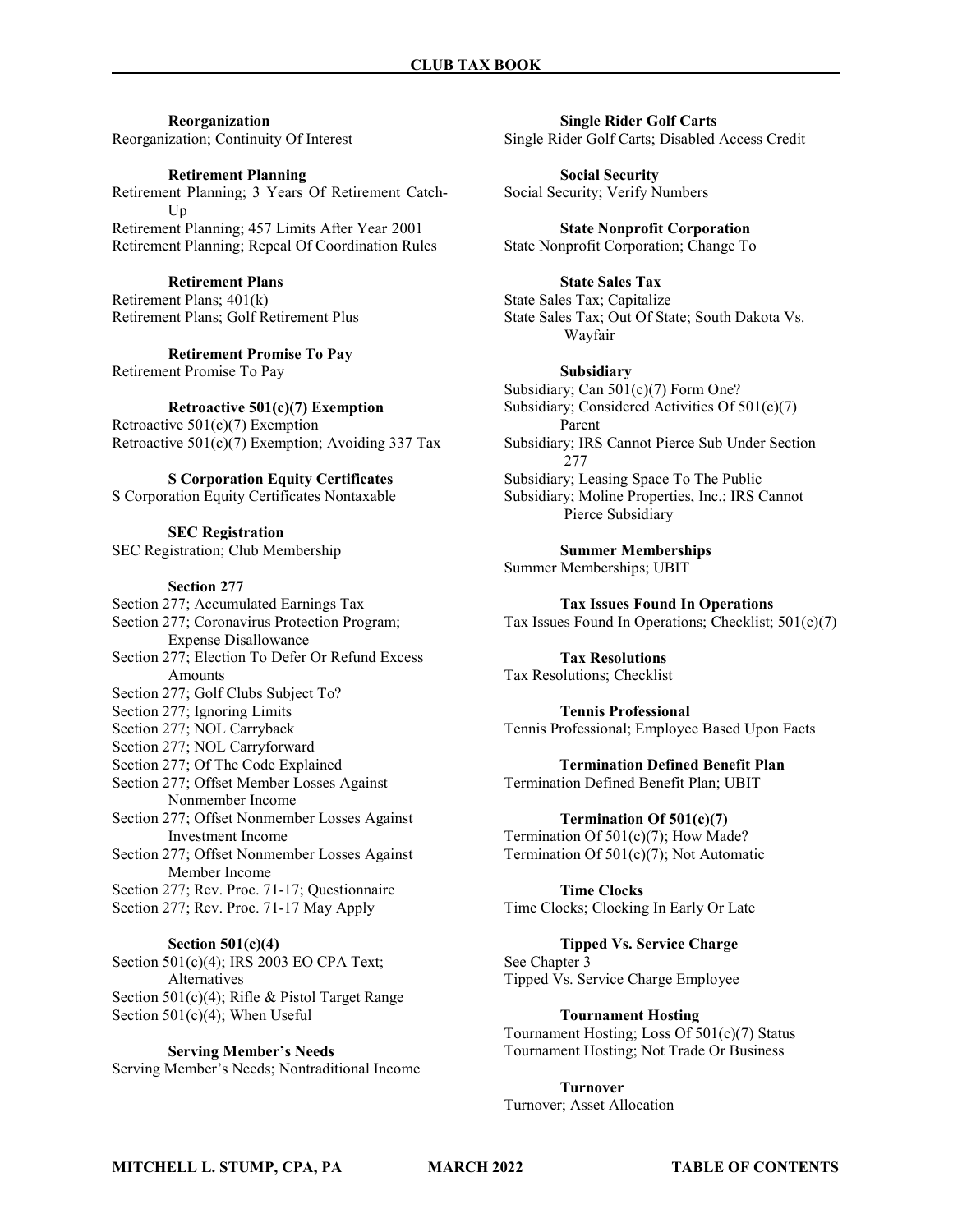Turnover; Cash For Repairs Turnover; Greens And Tee Costs Turnover; How Are Club Assets Acquired? Turnover; Net Operating Loss Carryover Turnover; Purchase Of Assets Turnover; Relinquish Documents Turnover; Renegotiate Contracts Turnover; Stock Purchase Turnover; Titled Property

### UBIT

UBIT; Capital Gain Tax Rates UBIT; Unrelated Business Income Tax

#### Uniforms

Uniforms Uniforms; Club Provided; De Minimis Fringe Benefit Uniforms; Even Ralph Lauren Polo's Not Uniforms

#### Valuation

Valuation; Conservation Easement/501(c)(7) Application

Veterans Veterans; Hiring Tax Credit

Voluntary Gratuities Voluntary Gratuities; Wage & Hour

#### Water Conservation

Water Conservation; Form 1099-G; Los Angeles Water Conservation; Payments Taxable?

Wage & Hour

See Chapter 3a

#### Web Site

Web Site; Checklist; 501(c)(7) Web Site; Development Web Site; IRS May Visit

Working For Privileges Working For Privileges

Yacht Club Yacht Club; Dances Open To Public Yacht Club; Gasoline Sales

### Year End

Year End; 52-53 Week Year End; Reporting Requirement; Checklist

## CHAPTER 3:

### TIPPED VS. SERVICE CHARGE EMPLOYEE

#### Form 4070

Form 4070; Club's Responsibility Form 4070; Employee's Report Of Tips To Employer Form 4070; Zero Amount Submitted Form 4070 & Form 4070A Explained; Publication 531

#### Form 4070A

Form 4070A; Employee's Daily Record Of Tips Form 4070A; Substitute Employee's Daily Record Of Tips

#### Form 4137

Form 4137; Employee's Failure To Report Tips To Club

Form 8027 Form 8027; Is It Required?

#### Service Charge

Service Charge; Change Wording To Club Charge Service Charge; Disclosure Of Policy Service Charge Employee; California Court Ruling; May Qualify As Gratuities Service Charge Employee; Overtime Service Charge Employee; Overtime; Average Salary Including Service Charge Service Charge Employee; Overtime; Commission Exemption For Servers Service Charge Employee; Overtime; Commission Sales Exemption Service Charge Employee; The Harvard Club Of Boston \$4M Settlement

#### Tip Credits

Tip Credits; Defined Tip Credits; FLSA; 20% Of Time Performing Non- Tipped Work Test Tip Credits; Notice To Tipped Employees Required Tip Credits; Which Employees Qualify

### Tipped Employee

Tipped Employee; Dual-Capacity Employees; Overtime Tipped Employee; Employee Requirement Tipped Employee; Employer Requirement Tipped Employee; FLSA; How It Applies Tipped Employee; IRS Disclosure; Form 4137 Tipped Employee; Minimum Wage By State Tipped Employee; Overtime Tipped Employee; Overtime Calculated Tipped Employee; Tip Pooling Tipped Employee; Tip Sharing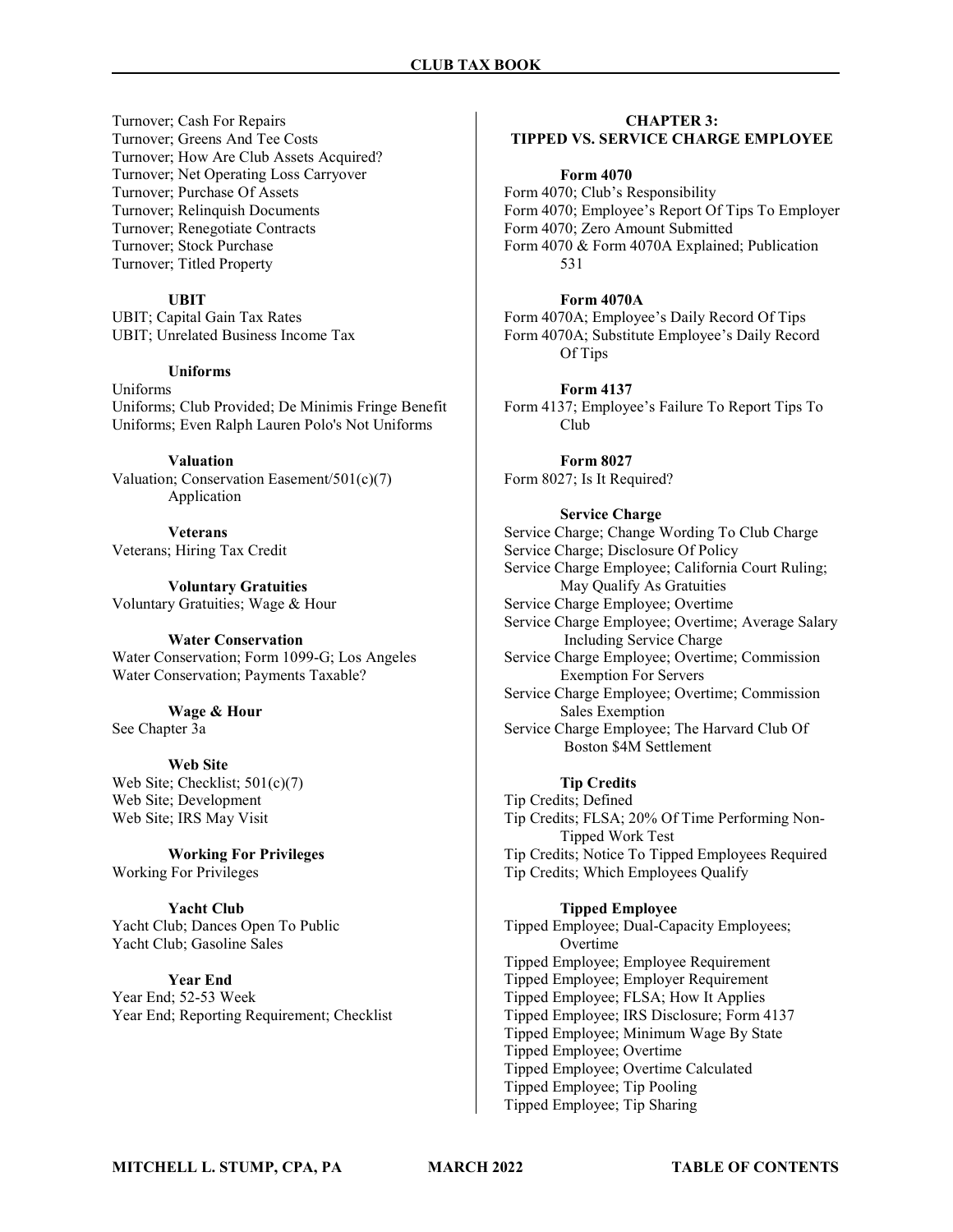Tipped Employee; Tips Are Taxable

### Tipping Policy

Tipping Policy; Bag Staff; Checklist Tipping Policy; Voluntary Gratuity Vs. Mandatory Service Charge; Wage & Hour; Checklist

### **Tips**

Tips; 1995 Tax Guidance Tips; 2012 Tax Guidance Tips; Banquet Facilities Tips; Non-Tipping Club; Percentage Automatically Applied Tips; Withholding Required

#### Tips Vs. Service Charge

Tips Vs. Service Charge; FICA Explained

- Tips Vs. Service Charge; FICA, FUTA, Federal Tax Withholding
- Tips Vs. Service Charge; How To Report
- Tips Vs. Service Charge; IRS Date Effective 1-1-14
- Tips Vs. Service Charge; IRS Directions To Agents

#### Wage & Hour

Wage & Hour; Tips Vs. Voluntary Gratuity

#### CHAPTER 3a: OVERTIME AND WAGE & HOUR

#### Overtime; Calculations

Overtime; Calculations; Alternative Methods Overtime; Calculations; Bonus To Increase Compensation Overtime; Calculations; Chinese Overtime; Calculations; Fluctuating Workweek; Bonuses, Commissions, and Additional Compensation Prohibited Overtime; Calculations; Fluctuating Workweek; Comparison Overtime; Calculations; Fluctuating Workweek; Concerns Overtime; Calculations; Fluctuating Workweek; Lower Rate As Hours Increase Overtime; Calculations; Fluctuating Workweek; Mirage? Overtime; Calculations; Fluctuating Workweek; No Requirement To Go Under 40 Hours Overtime; Calculations; Fluctuating Workweek; Sample Agreement Overtime; Calculations; Fluctuating Workweek; Week To Week; Not Season To Season Overtime; Calculations; Housing Taxable

### Overtime; Final Rule

Overtime; Final Rule; Delayed

Overtime; Final Rule; 10% Nondiscretionary Bonuses And Incentive Payments Overtime; Final Rule; 12/1/16 Effective Date Overtime; Final Rule; 2016 Action Needed Overtime; Final Rule; \$47,476 (\$913 Per Week) Overtime; Final Rule; \$134,004 Highly Compensated Overtime; Final Rule; \$134,004 Highly Compensated; Fact Sheet #17H Overtime; Final Rule; W&H Fact Sheet

#### Wage & Hour; Exemption

Wage & Hour; Exemption; #17A Fact Sheet Wage & Hour; Exemption; Administrative Wage & Hour; Exemption; Administrative; Fact Sheet #17C Wage & Hour; Exemption; Computer-Related Wage & Hour; Exemption; Computer-Related; Fact Sheet #17E Wage & Hour; Exemption; Executive Wage & Hour; Exemption; Executive; Fact Sheet #17B Wage & Hour; Exemption; Professional Wage & Hour; Exemption; Professional; Fact Sheet #17D

- Wage & Hour; Exemption; Seasonal
- Wage & Hour; Exemption; Seasonal; Operation & Receipts Test

### Wage & Hour; Independent Contractor

Wage & Hour; Independent Contractor

### Wage & Hour; Minimum Wage

Wage & Hour; Minimum Wage Wage & Hour; Minimum Wage; Tipped Employee

#### Wage & Hour; PGA of America

Wage & Hour; PGA Of America Manual

#### Wage & Hour; Position

Wage & Hour; Position; Aquatics Director Wage & Hour; Position; Asst. Golf Course Superintendent Wage & Hour; Position; Asst. Pro's; Executive? Wage & Hour; Position; Asst. Pro's; Hours Worked Wage & Hour; Position; Asst. Pro's; Professional Wage & Hour; Position; Asst. Pro's; Professional; Learned Wage & Hour; Position; Asst. Pro's; Professional; Teacher Wage & Hour; Position; Caddies Wage & Hour; Position; Chef; Executive Wage & Hour; Position; Chef; Sous Wage & Hour; Position; Classification Focus; Clubs Wage & Hour; Position; Club Department Heads Wage & Hour; Position; Event Coordinator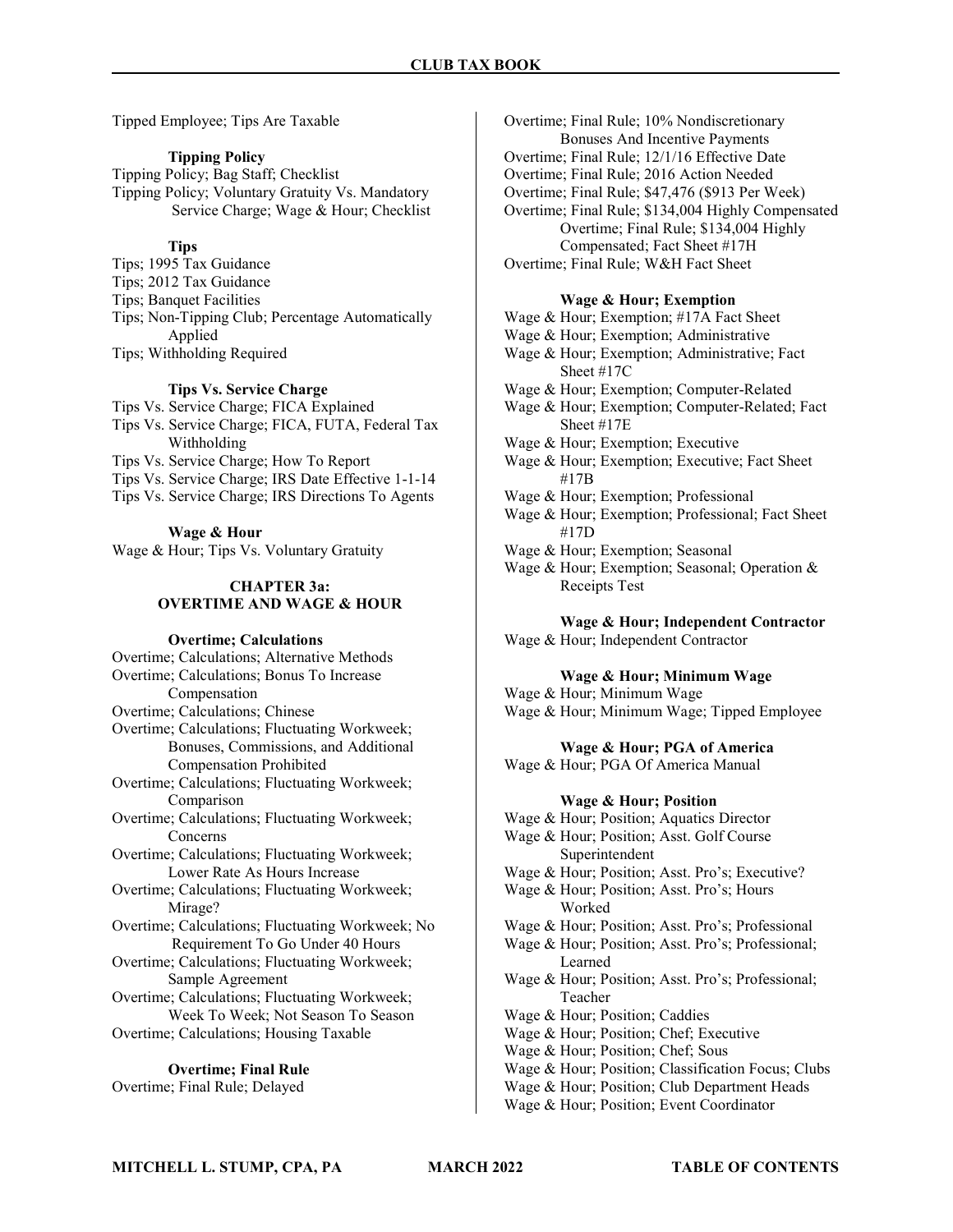Wage & Hour; Position; Membership/Marketing Director Wage & Hour; Position; PGA Teaching Professional Wage & Hour; Position; Trainers

#### CHAPTER 4 FRINGE BENEFIT

(A) Fringe Benefit; Accountable Plans Fringe Benefit; Awards & Prizes

(C) Fringe Benefit; Cell Phones

(D) Fringe Benefit; De Minimis Fringe Benefit; Defined

(E) Fringe Benefit; Educational Reimbursements & Allowances Fringe Benefit; Employee-Owned Vehicle Fringe Benefit; Equipment Allowances

 (F) Fringe Benefit; Form W-2 Reporting

(H) Fringe Benefit; Health & Medical

(I) Fringe Benefit; Independent Contractors

(M) Fringe Benefit; Meals & Lodging Fringe Benefit; Moving Expenses

(N) Fringe Benefit; No-Additional-Cost Services Fringe Benefit; Non-Accountable Plans

(O) Fringe Benefit; Other Types Of Compensation

(P) Fringe Benefit; Professional Licenses & Dues

(Q) Fringe Benefit; Qualified Employee Discounts Fringe Benefit; Qualified Transportation

 (R) Fringe Benefit; Reporting Requirements

(T) Fringe Benefit; Travel Advances Fringe Benefit; Travel & Transportation Expenses

(V) Fringe Benefit; Volunteers

(W) Fringe Benefit; Working Condition

### CHAPTER 5: POLICY STATEMENTS AND GLOSSARY

 $(C)$ Code Of Ethics For Board Members Policy Compensation Process Policy Conflict-Of-Interest Policy Contemporaneous Documentation Policy

(D) Document Retention And Destruction Policy

(F) Financial Investment Policy Financial Statement Disclosure Policy Form 990 Disclosure Policy Form 1024 Disclosure Policy

 $(G)$ Governing Documents Disclosure Policy

(J) Joint Venture Policy

(P) Providing Form 990 To Governing Body Policy

(R) Red Flag Rule Policy

(S) Safeguard 501(c)(7) Status Policy

(V) Vendor Gift Policy

(W) Whistleblower Policy Whistleblower Policy; Whistleblower Hotline Glossary Of Terms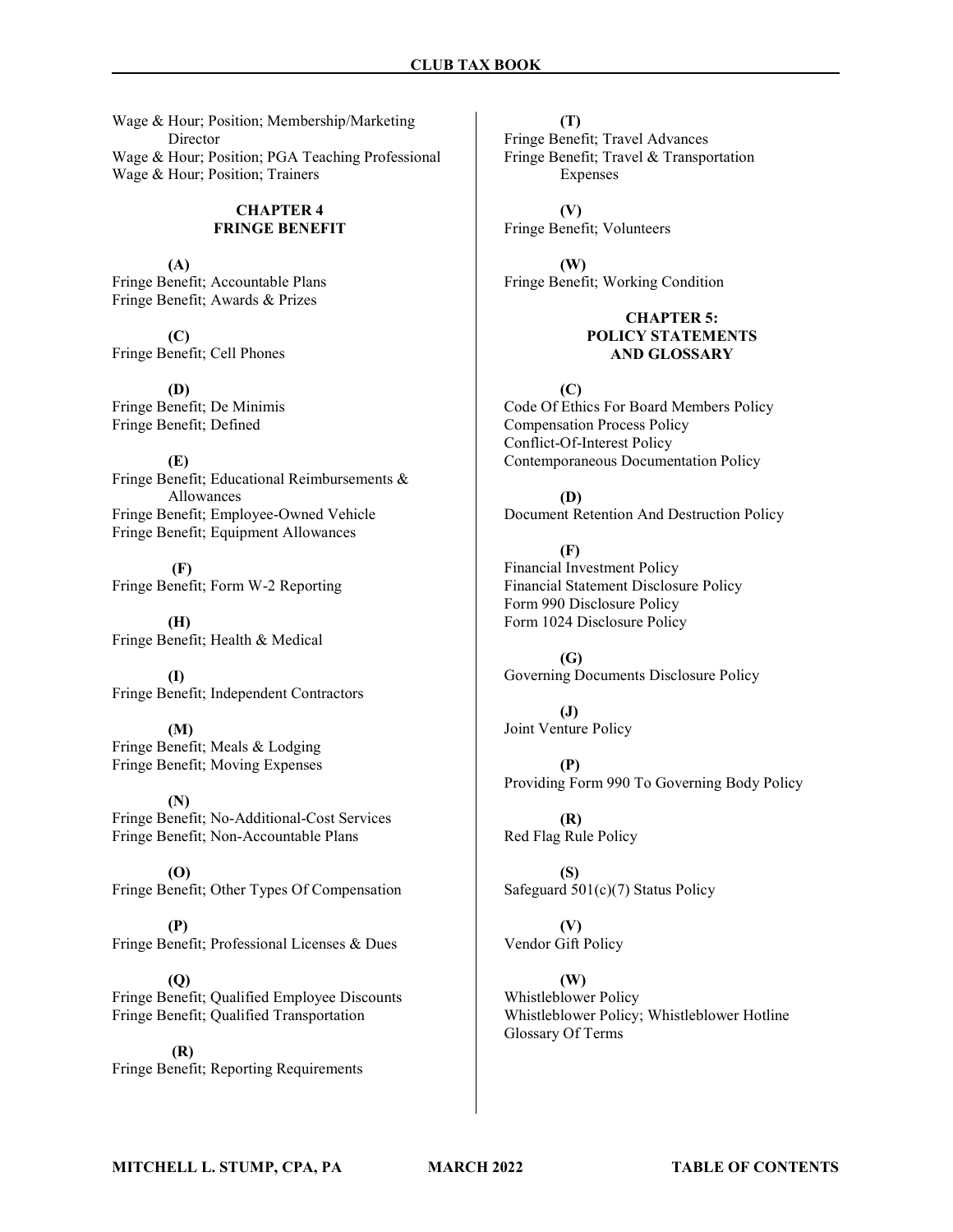### CHAPTER 6: 501(c)(7) CLUB MARKETING Q & A's

#### Advertising

Advertising; Bartering; Radio Spots Advertising; Bartering; Services Advertising; Bridal Show; Ad Advertising; Bridal Show; Hosting Advertising; Bridal Show; Trade Show Booth Advertising; For New Members; Legal Perspective Advertising; For New Members; Privacy Answer Advertising; For New Members; Realistic Answer Advertising; For New Members; Tax Answer Advertising; For Nonmembers; Privacy Answer Advertising; For Nonmembers; Realistic Answer Advertising; For Nonmembers; Tax Answer

#### Credit Cards

Credit Cards; IRS Position Credit Cards; IRS Position; Member's Use At Club Credit Cards; IRS Position; Nonmember's Use At Club Credit Cards; Member's Use At Club; Business Card Credit Cards; Member's Use At Club; Business Card; Privacy Credit Cards; Member's Use At Club; Business Decision Credit Cards; Member's Use At Club; Frequent User **Miles** Credit Cards; Member's Use At Club; Member Income Credit Cards; Nonmember's Use At Club; Business Decision Credit Cards; Nonmember's Use At Club; Nonmember Income Credit Cards; Nonmember's Use At Club; Public Accommodation Credit Cards; Privacy Position

### E-mail

E-mail

Facebook Facebook

#### Form 1099

Form 1099; Existing Member Form 1099; New Member Form 1099-DIV; Equity Member Form 1099-DIV; New Member Form 1099-DIV; Non-Equity Member

## Founder Members

Founder Members

#### Free

Free; Documented Golf; For Board Members Free; Documented Meal; For Board Members Free; Dues; Current Board Member Free; Dues; Current Board President Free; Dues; Past Board Member Free; Golf; For Prospects Free; Golf; For Prospects; And Sponsoring Member Free; Meal; For Prospects Free; Meal; For Prospects; And Sponsoring Member Free; Membership Given To Charity Auction Free; Undocumented Golf; For Board Members Free; Undocumented Meals; For Board Members

#### Installment Payments

Installment Payments; New Members

### Lifetime Members

Lifetime Members

#### Member Credits

- Member Credits; Sponsoring Of A New Member; Beverage
- Member Credits; Sponsoring Of A New Member; Clubhouse
- Member Credits; Sponsoring Of A New Member; Dining Room
- Member Credits; Sponsoring Of A New Member; Dues
- Member Credits; Sponsoring Of A New Member; Food
- Member Credits; Sponsoring Of A New Member; Golf Department
- Member Credits; Sponsoring Of A New Member; Spa

#### Membership Director

Membership Director; Use Of Club Facilities; Marketing

#### Memberships

Memberships; Annual Memberships; Annual Rental Memberships; Corporate Memberships; Corporate Sponsored Memberships; Daily Memberships; Junior Memberships; Legacy Memberships; Monthly Memberships; Property Owners Association Memberships; Senior Memberships; Six-Month Memberships; Social Memberships; Sport Memberships; Summer Memberships; Temporary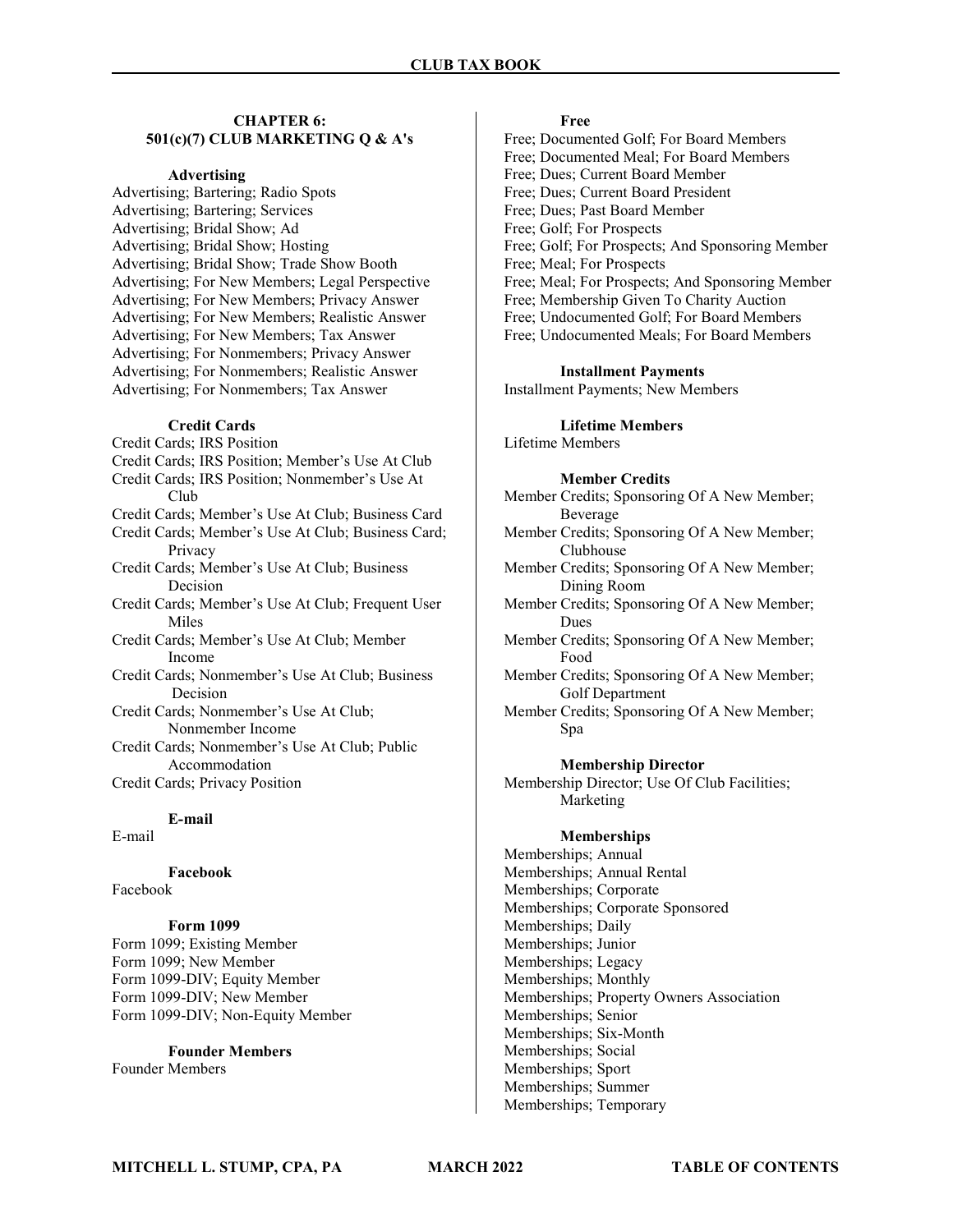Memberships; Temporary Rental Memberships; Trial Memberships; Weekly Memberships; Young Executives

#### New Equity Member

New Equity Member Credits; Beverage New Equity Member Credits; Dues New Equity Member Credits; Food New Equity Member Credits; Golf New Equity Member Credits; Tennis

#### New Non-Equity Member Credits

New Non-Equity Member Credits; Beverage New Non-Equity Member Credits; Dues New Non-Equity Member Credits; Food New Non-Equity Member Credits; Golf New Non-Equity Member Credits; Tennis

#### **Newsletters**

Newsletters; Solicitation; Ad Space; Member Newsletters; Solicitation; Ad Space; Nonmember Newsletters; Solicitation; Nonmember Banquets Newsletters; Solicitation; Nonmember Participation Newsletters; Solicitation; Nontraditional Activity; Baked Goods Newsletters; Solicitation; Nontraditional Activity; Catering At Member's Home Newsletters; Solicitation; Nontraditional Activity; Flowers Newsletters; Solicitation; Nontraditional Activity; Food-To-Go Newsletters; Solicitation; Nontraditional Activity; Holiday Ham Dinners Newsletters; Solicitation; Nontraditional Activity; Pizza Delivery Newsletters; Solicitation; Nontraditional Activity; Thanksgiving Dinners Newsletters; Solicitation; Nontraditional Activity; Wine Club Sales Newsletters; Solicitation; Wedding Capital Of The World Nonmember

Nonmember; Charitable Event Nonmember; Conference Nonmember; Golf Outing Nonmember; Swimming Event Nonmember; Tennis Event Nonmember; Wedding Nonmember; Yachting Event

### Reciprocal Arrangements

Reciprocal Arrangements; Formal Reciprocal Arrangements; Informal Reciprocal Arrangements; Informal; Pro To Pro Reciprocal Arrangements; Internet Based

Twitter

**Twitter** 

#### Website

Website; Solicitation; Nonmember Participation Website; Solicitation; Nontraditional Activity Participation CHAPTER 7

### ARTICLES ON CLUB TAX ISSUES

#### $(401(k))$

401(k)'s And Retirement Planning

#### (457)

457 Deferred Compensation Plans And 501(c)(7)'s Problems

### $(501(c)(7)$

- 501(c)(7) Clubs Advertising For New Members
- 501(c)(7) Clubs Obtain New Revenue Ruling
- 501(c)(7) Loss Of Tax Exemption Real!

501(c)(7) Tax-Exempt Club's Nontraditional Activities

 $501(c)(7)$ 's – What Marketing Can We Do?

#### (A)

Are Clubs Overlooking A Technology Advance For Club Reciprocals?

#### (C)

Cash Tips; Should You Disclose? Club Taxation: Developer – Initiated Tax Issues

#### (D)

Determining Tax Status Of Caddies Does A Section 457 Plan Work With 501(c)(7)'s

#### (F)

FIN 48: The Death of  $501(c)(7)$  Tax-Exempt Clubs? Final 337 Regulations Bad News For Clubs Wanting To Be 501(c)(7)

#### (G)

Golf / Tennis Pro – Employee Status Great Ideas That Don't Work; A 501(c)(7) "Nontraditional" Primer

#### (I)

Identifying And Recording Nonmember Income In Exchange: Reciprocal Arrangements Between 501(c)(7) Clubs Insurance Against Loss Of Initiation Fees